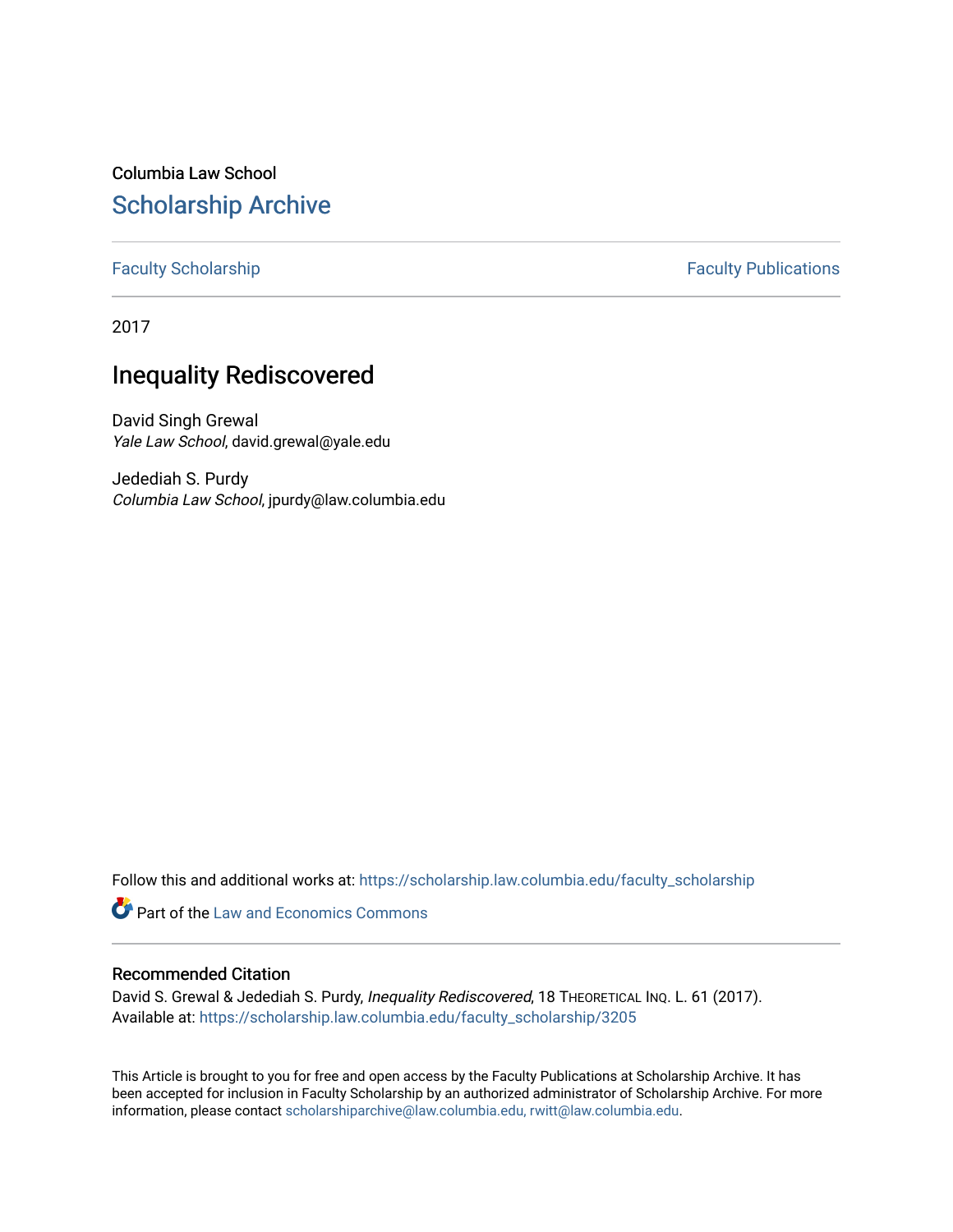# Inequality Rediscovered

*David Singh Grewal and Jedediah Purdy\**

*Widespread recognition that economic inequality has been growing for forty years in most of the developed world, and in fact has tended to grow across most of the history of modern economies, shows that the period 1945-1973, when inequality of wealth and income shrank, was a marked anomaly in historical experience. At the time, however, the anomalous period of equality seemed to vindicate a long history of optimism about economic life: that growth would overcome meaningful scarcity and usher in an egalitarian and humanistic period that could almost qualify as post-economic. This has not been the experience of the last four decades. In this intellectual history of the anomalous period, we trace the main lines of that optimism and its undoing.*

## **INTRODUCTION**

Thomas Piketty's *Capital in the Twenty-First Century* (henceforth *C21*) at once produced and symbolized a new public awareness of economic inequality.1 This much is cultural history that we already know as cliché. Piketty's work, for all its considerable virtues, was as much the book that the moment demanded as it was a book that shaped its time. *C21* became an emblem of a new emphasis on inequality among "respectable" elites, who in recent years have shown signs of accepting a new intellectual dispensation, in which right-wing commentators generate their own accounts of inequality

Professor of Law, Yale Law School and Robinson O. Everett Professor of Law, Duke Law School, respectively. We are indebted to Joey Fishkin, Willie Forbath, Amy Kapczynski, Roy Kreitner, Daniel Markovits, Sabeel Rahman, Reva Siegel, Zephyr Teachout, Taisu Zhang, and many others for illuminating conversations on themes. Lina Khan provided superb research assistance. Our thanks to the editors of *Theoretical Inquiries in Law* for their insight and forbearance. All errors are ours.

<sup>1</sup> Thomas Piketty, Capital in the Twenty-First Century (Arthur Goldhammer trans., 2014).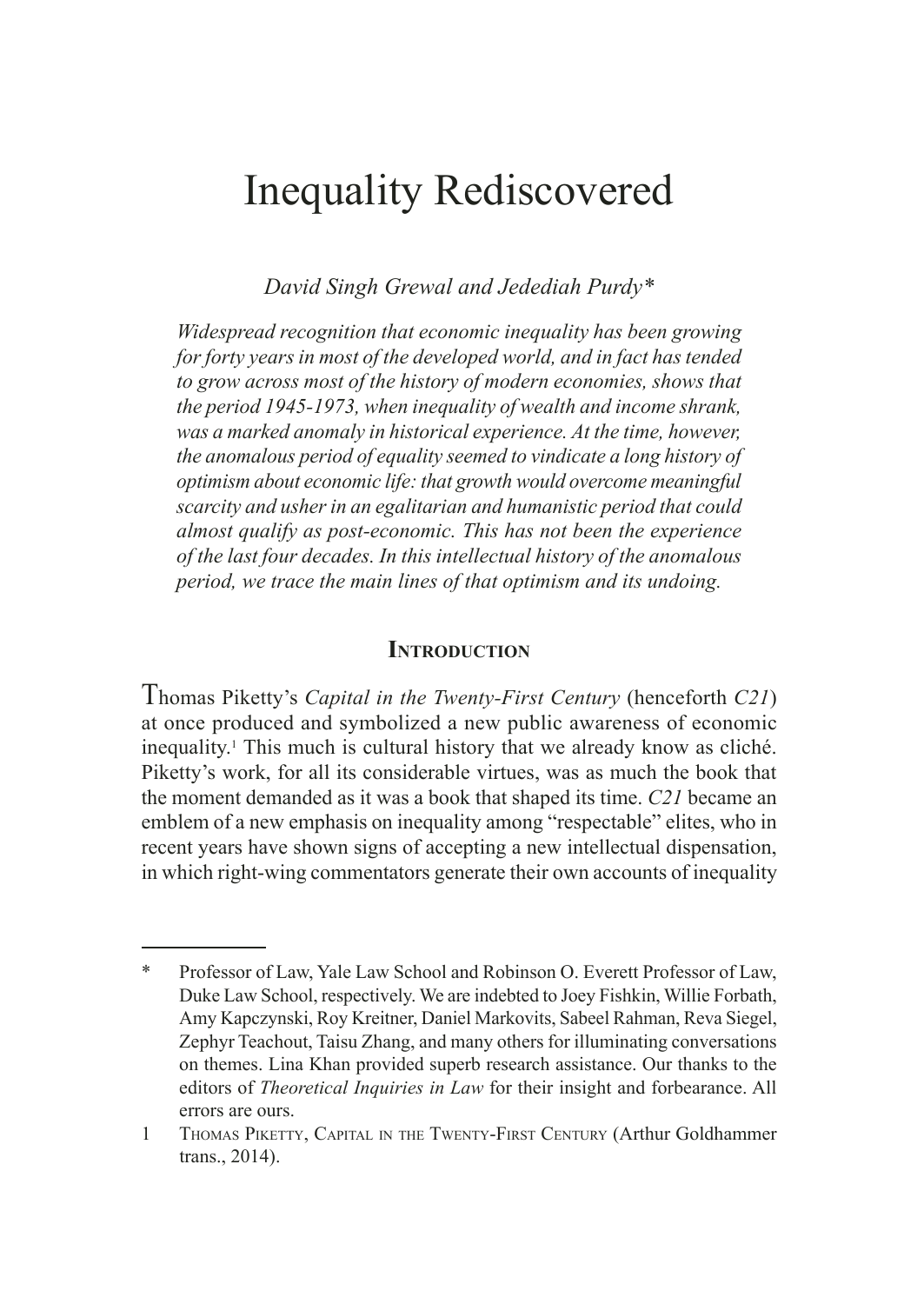and (*mirabile dictu!*) democratic socialism has reappeared at the American electoral table to a courteous reception.2

*C21* shows, so far without successful contradiction, that inequality of income and wealth has been growing in the developed world since the earlyto-mid 1970s.<sup>3</sup> It also shows that economic inequality grew from the late eighteenth century until World War I, with the major exception to this trend (apart from the generalized disasters of the Depression and two global wars) being the three decades following World War II. In this era, sometimes called the "Golden Age of Capitalism,"4 inequalities in wealth and income shrank across the North Atlantic democracies and remained relatively compressed until the early 1970s. Then they began what has become a dramatic resurgence, particularly in the concentration of income and wealth at the very highest echelons of distribution.

Piketty's argument was popularly associated with a "law" expressed in the inequality  $r > g$ ,<sup>5</sup> meaning that the rate of return on capital exceeds the rate of economic growth generally (producing disproportionate accumulation to the wealthy, who by definition hold capital). This expression summarizes empirical findings across a great variety of settings, from the antebellum plantation South to the England of Jane Austen's marriageable "incomes" to Silicon Valley, and is abstracted from any particular account of what produces the inequality (in both the algebraic and the macroeconomic senses of that word).

*C21* therefore sends readers off in search of mechanisms. In what ways do the diverse economies that Piketty examines — most saliently, our own produce, reproduce, and amplify inequality? Can we identify ways to intervene against inequality? Should these proceed through post-tax redistribution, or should they be aimed at the economic organization that allocates annual income in the first place, for instance through labor law or antitrust policies?<sup>6</sup> Piketty's findings also invite differentiation among considerations that his focus

<sup>2</sup> Jedediah Purdy, *Bernie Sanders's New Deal Socialism*, New Yorker, Nov. 20, 2015, http://www.newyorker.com/news/news-desk/bernie-sanderss-new-dealsocialism.

<sup>3</sup> *See* Piketty, *supra* note 1; *see also* David Singh Grewal, *The Laws of Capitalism*, 128 Harv. L. Rev. 626 (2014).

<sup>4</sup> *See* Stephen Marglin & Juliet Schor, The Golden Age of Capitalism: REINTERPRETING THE POSTWAR EXPERIENCE (1992).

<sup>5</sup> Piketty, *supra* note 1, at 354.

<sup>6</sup> Jacob Hacker, *The Institutional Foundations of Middle-Class Democracy*, Pol'y NETWORK (May 6, 2011), http://www.policy-network.net/pno\_detail.aspx?ID= 3998&title=The+institutional+foundations+of+middle-class+democracy.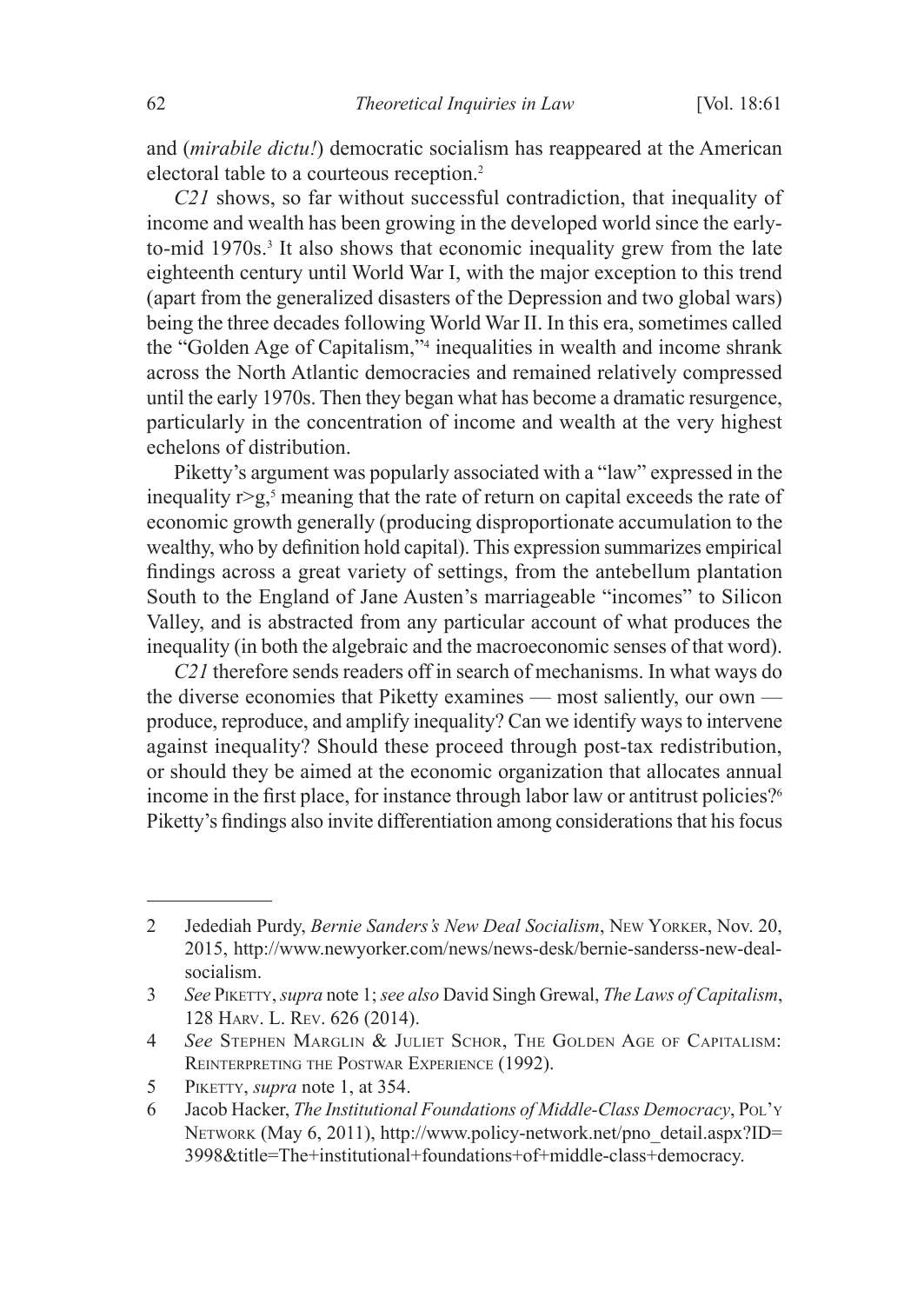on aggregate measures of wealth and income subsumes: which dimensions or effects of inequality are most important, and why?7

Developing responses to these questions requires connecting the topic of inequality in the abstract, trans-historical formulation that enables Piketty to develop his comparative empirics with a pair of themes that account for much of the energetic reception of *C21*. First is the relationship between economic inequality and political democracy: how far does economic inequality undermine civic equality and democratic responsiveness, tending toward a merger of economic power and political power? Second is the relationship between economic inequality and the lives people are actually able to lead: the choices that circumstances present to them, the sorts of work they can do, the levels of security they can enjoy, and so forth.8 Many of the answers lie in the laws that constitute various economic orders.

The revival of these themes is also an occasion to understand their relative absence in recent decades from legal scholarship and legal culture more generally. This Article begins interpreting contemporary scholarship and practice as a product of the "Golden Age of Capitalism": a period in which intellectual work was greatly influenced by the erroneous belief that the period of widely shared growth following World War II was a "new normal." Problems of inequality thus seemed marginal, even resolved, and could be set aside (as distinct from problems of poverty — then widely understood as the persistent exclusion of a subset of the population from genuine economic and social participation). The thought shaped by that era's presuppositions long outlived the empirical bases of their plausibility. Now the question is what will replace it.

The rest of this Article proceeds as follows. In Part I, we examine what we call, with due qualification, the "Golden Age of Capitalism." Section I.A. sets out certain key intellectual premises that were widely shared during this

<sup>7</sup> *See, e.g.*, John Rawls, A Theory of Justice 90-95 (1971) (on the concept of "primary goods": defined as those rights and resources that all persons have reason to value regardless of personal goals or life-plans); Amartya Sen, Inequality Reexamined 12-30 (1992) (addressing the question which dimensions of inequality, in respect to which resources and capacities, should be of greatest concern from a welfarist perspective).

<sup>8</sup> Piketty comments *en passant* in *C21* on both topics, expressing concern for a broadly defined "democracy" (which he sometimes seems to identify with a meritocratic careers-open-to-talent ideal). He also plays on nineteenth-century marriage comedies to argue that increasing levels of wealth inequality will direct ambition and energy toward currying the favor of the already wealthy, rather than developing one's own capacities — toward, that is, a social order of courtship and patronage. *See* Piketty, *supra* note 1, at 404-29.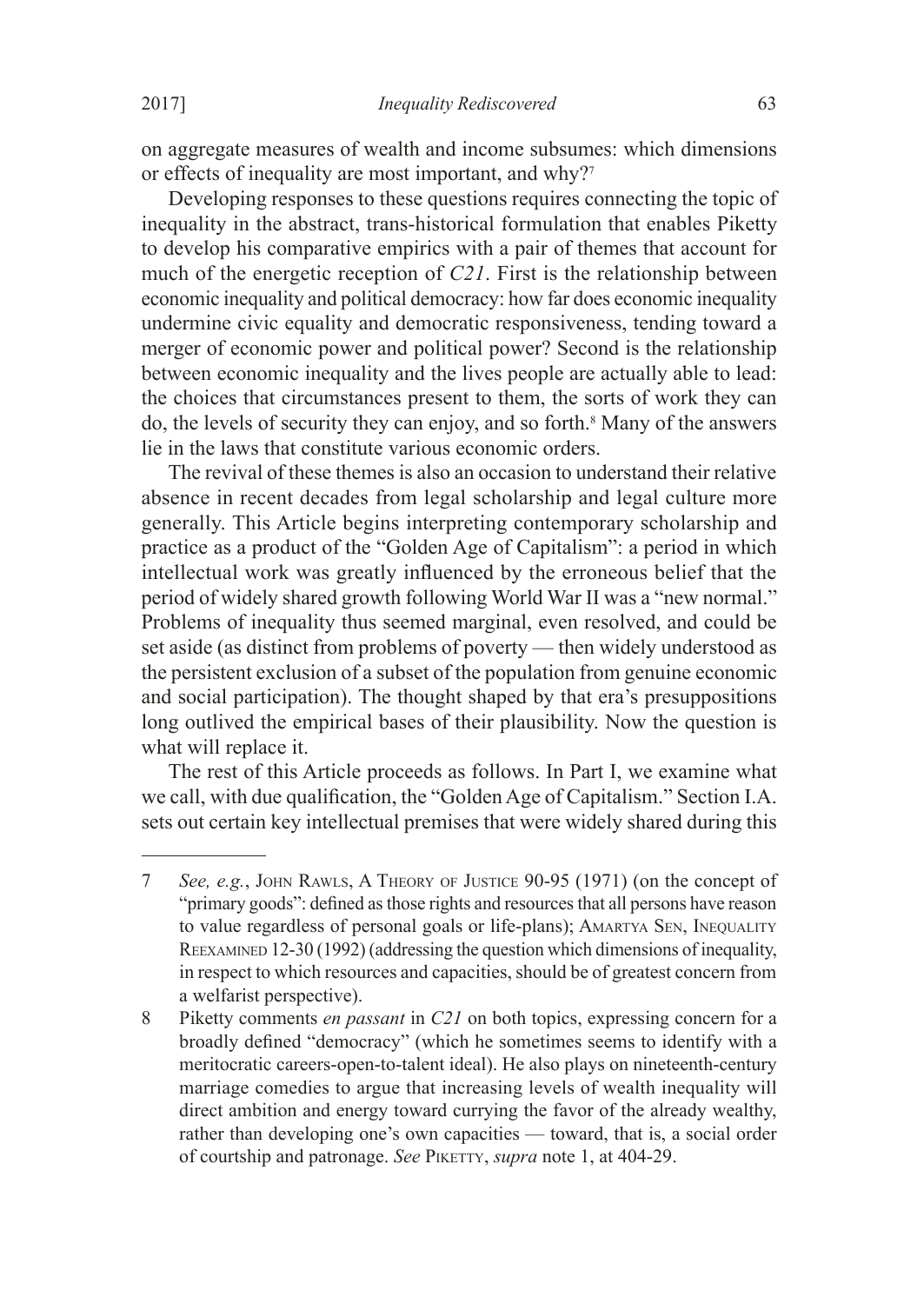period: that economic inequality would stabilize at a tolerable level, and that, if economic inequality did reach undesirable levels, an effective and legitimate state would be poised to correct it. Section I.B examines a specifically legal corollary of this optimistic view: a position that we call "legal liberalism," which identified law's role in social reform as chiefly that of providing adequate representation of all relevant interests within a scheme of fair procedures. In Part II, we locate Golden Age optimism in its larger historical context. Section II.A. sets Golden Age optimism in a hundred-year history of economic thinking that predicted that growth would overcome scarcity, a tradition of thought beginning in John Stuart Mill and continuing through John Kenneth Galbraith. Section II.B. shows how Golden Age optimism was eroded criticism from both left and right. The last Part concludes.

# **I. The Golden Age of Capitalism**

Before we begin our discussion on the optimism and legal liberalism that characterized the "Golden Age," it should be clarified that we use the term to refer to the period in which robust growth was widely shared, particularly among white, male workers. To be clear, we are alert to, and do not mean to play down, the many historical ironies and omissions in the use of this term, and we intend those ironies in invoking it. It was not a golden age for those who were excluded from its rewards on the basis of race, sex, or otherwise. It was not a golden age for much of the colonial and postcolonial world. And, of course, the sense in which it was a golden age is ambivalent: it was a golden age *for* capitalism in the sense that perplexities and conflicts long thought endemic to market economies appeared to many observers to have resolved themselves. For all of this, it is nonetheless true that this was also a period in which many working people enjoyed a degree of security, social standing, and leisure that was unprecedented in human history, and has since receded.

## **A. The Premises of Mid-Century Optimism**

The Golden Age shaped thinking about the kinds of problems that inequality presents and the solutions to which it is susceptible. From political philosophy to public policy to law, much of the inherited intellectual framework in the United States and elsewhere in the Anglophone world reflects the assumptions of that period. Summarized alliteratively, these are the assumptions of economists Simon Kuznets and John Maynard Keynes.<sup>9</sup> The first assumption

<sup>9</sup> For discussions of these premises of Kuznets and Keynes, see PIKETTY, *supra* note 1, at 13-15 (discussing the Kuznets curve), and FRED HIRSCH, SOCIAL LIMITS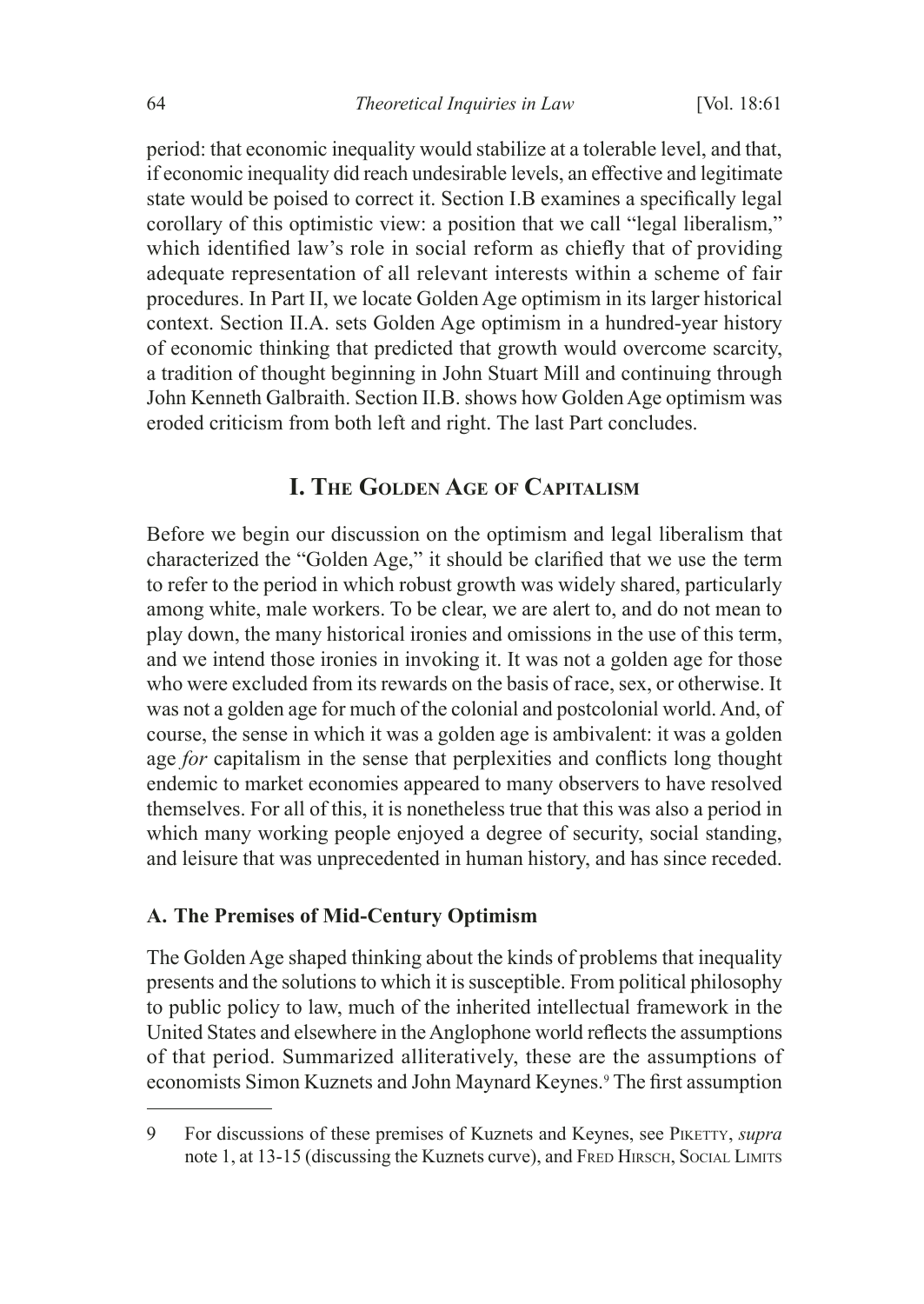is the confidence that economic growth would bring a period of increased inequality, which would then decline and stabilize at a tolerable level. This assumption is crystallized in Kuznets's tracing of income inequality via a set of twentieth-century U.S. tax returns.10 Soon matched by doppelgangers, such as the "environmental Kuznets curve,"11 the Kuznets curve became a kind of macroeconomic shorthand for optimism about the social meaning of economic growth. Growth would correct, in time, the problems that came with it.

Keynes stands here for the second assumption of the Golden Age: that the state had lastingly acquired the expertise, power, and legitimacy to manage economic life for social ends. Although the core of Keynes's contribution to postwar economic governance was the management of business cycles through demand stimulus (via public spending or relaxed interest rates),<sup>12</sup> the appeal of his thought rested on a larger image of political and social life. In this image, as Keynes famously put it, the "economic problem" (basically the problem of scarcity) was on the way to being solved.<sup>13</sup>

Taken together, the optimistic assumptions of Kuznets and Keynes implied that economic inequality would not prove self-accelerating and that, in any event, accumulations of private wealth would not undermine the basic operations of the democratic state, including its management of the economy. The violent intellectual and practical struggle between market order and political order had been resolved on terms of mutually beneficial peace, with the upper hand decisively belonging to a liberal-democratic state staffed by experts in political economy.14 These premises describe the common sense of the North Atlantic countries in the "thirty glorious years"<sup>15</sup> following World War II, when high rates of growth, effective national controls on the international movement of capital, and a strong political role for organized labor resulted in widely

- 12 John Maynard Keynes, General Theory of Employment, Interest and Money (1936).
- 13 John Maynard Keynes, *Economic Possibilities for Our Grandchildren*, *in* Essays in Persuasion 358 (1963).
- 14 David Singh Grewal & Jedediah Purdy, *Introduction: Neoliberalism and Law*, 77 Law & Contemp. Probs. 1 (2014).
- 15 Jean Fourastié, Les Trente Glorieuses, ou la révolution invisible de 1946 <sup>a</sup> 1975 (1979).

to Growth 123-36 (1976) (describing the importance of this Keynesian premise to the viability of the mixed economies of the twentieth century).

<sup>10</sup> Simon Kuznets, *Economic Growth and Income Inequality*, 45 Am. Econ. Rev. 1 (1955).

<sup>11</sup> Gene M. Grossman & Alan B. Krueger, *Economic Growth and the Environment*, 110 Q.J. Econ. 2 (1995) (arguing that pollution rises early in the development process, and then falls as wealthy societies adopt environmental regulations).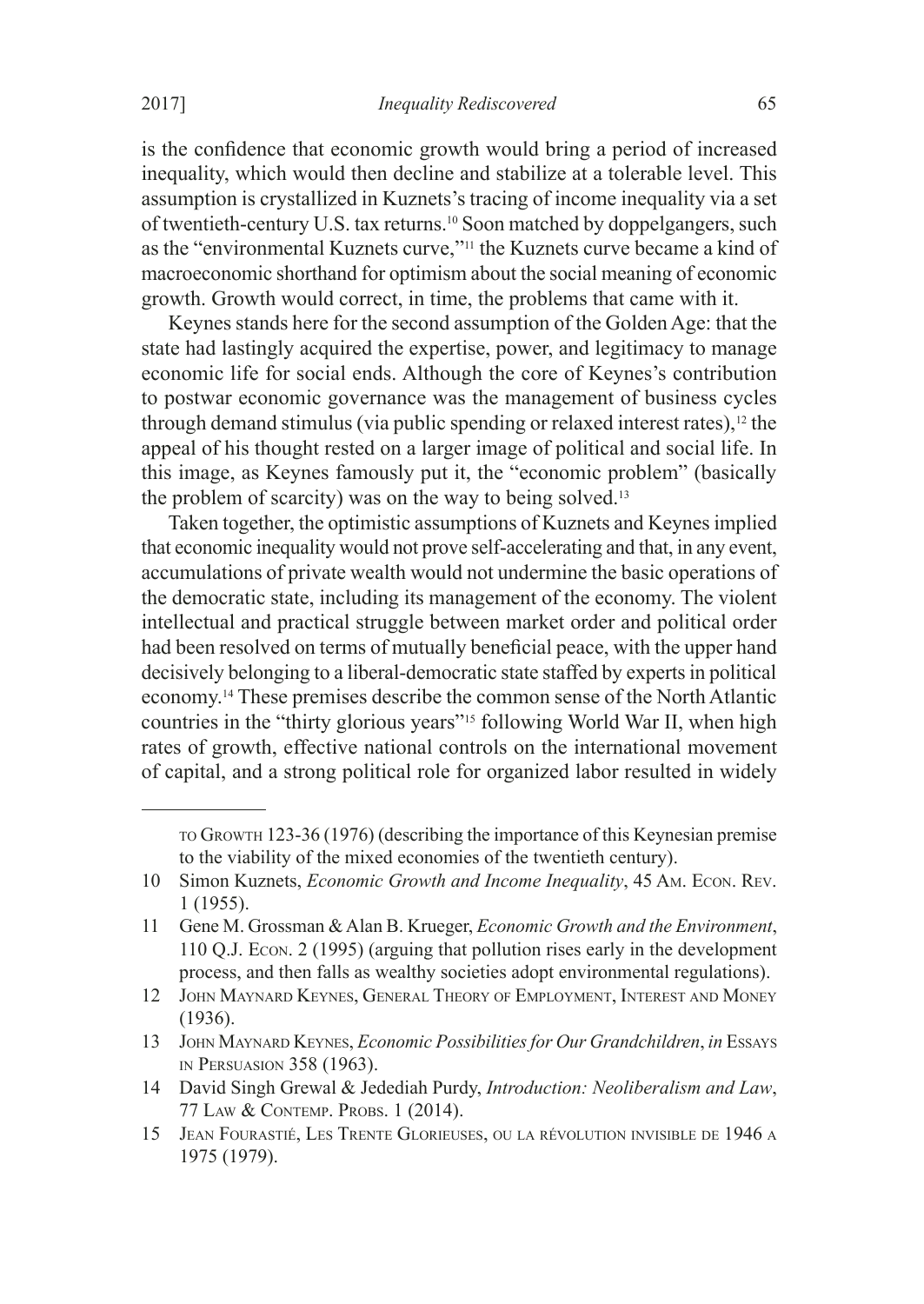shared prosperity. There were important exceptions to the trend of economic inclusion, notably African-Americans in the United States, but it was typical of the time that these, like other pockets of poverty or social vulnerability, were regarded as *exceptions*, and the assumed solution among elites was to incorporate them into a system generally regarded as working for everyone.16 This common sense implied that there was no great reason to expect wealth inequality to be self-compounding, and that, if inequality did grow, no reason that a democratic political order should not be able to sort it out.

Piketty's findings allow us to recognize that both of these assumptions were generalizations from an anomalous period of widely shared growth within a politically tamed capitalism.17 While Piketty's findings directly undermine the expectation of an increasingly or at least stably equitable economic distribution, they also direct attention to the role of the state and democratic feedback in mid-century optimism about equality. However, these assumptions continue to work on habits of thought, including thinking about political and legal action, which were enshrined in professional and institutional forms just as, ironically enough, their basis in fact was being undermined.

We begin with political philosophy, and at the end of the anomalous period of economic equality. Hegel's dictum that the owl of Minerva flies at dusk, that an age becomes self-conscious only as it ends, was perhaps never more poignantly true than when John Rawls published *A Theory of Justice* in 1971, shortly before the rapid decline of the Golden Age got underway.<sup>18</sup> Rawls devoted a bit more than three pages to "the fair value of political liberty," that is, the problem of ensuring that formally equal rights to political participation should not be undermined by unequal economic power.19 He recognized the possibility that unequal political power might arise from unequal economic power, then entrench itself in the legal rules of both political and economic life.20 But his response rested squarely on the Keynesian premise: in its distributive capacity, government should re-sort wealth in an ongoing way to avoid excessive concentrations of economic power, while also using public financing of elections to protect the political process from colonization

<sup>16</sup> This assumption is at the foundation of Brandon Terry's recent critique of Rawlsian political theory for relying on an optimistic narrative of the civil rights movement. *See* Brandon Michael Terry, Which Way to Memphis?: Political Theory, Narrative, and the Politics of Historical Imagination in the Civil RIGHTS MOVEMENT (2012).

<sup>17</sup> Jonathan Hopkin, *The Politics of Piketty*, 65 BRIT. J. Soc'y 1 (2014) (emphasizing that Piketty's narrative needs to be understood in a political frame).

<sup>18</sup> Rawls, *supra* note 7.

<sup>19</sup> *See id.* at 224-27.

<sup>20</sup> *Id.* at 226.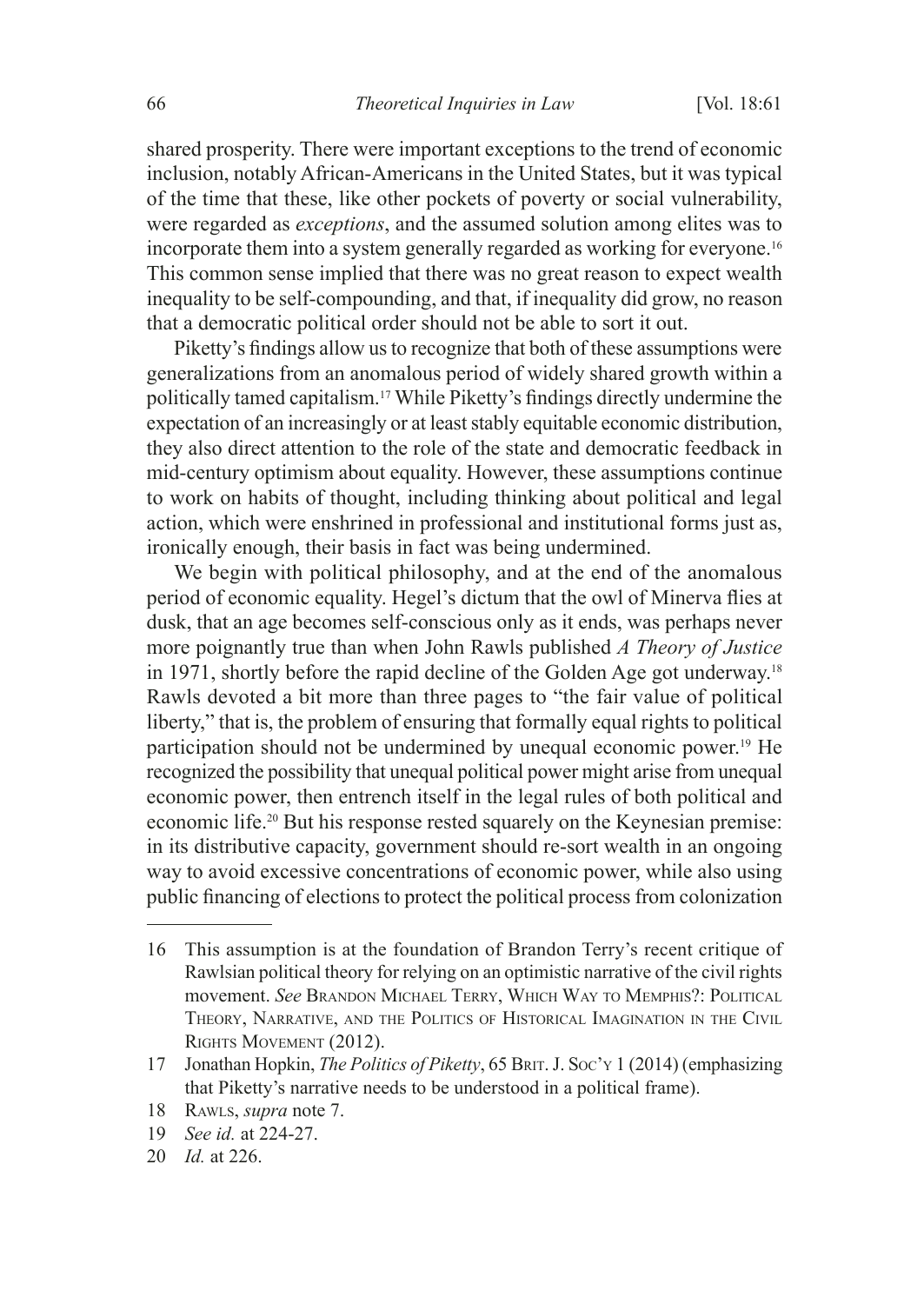by private wealth. All of this appeared in Rawls's thought as, in effect, an important administrative task for a postwar state that he assumed would have the power, expertise, and legitimacy to carry it out. Rawls offered no sustained reflection on the ways that unequal wealth might arise from within, or break free of, a basically social-democratic state, and then impose its own logic of power throughout both economic and political life. <sup>21</sup>

Rawls wrote that if such questions arose, they would "belong to political sociology," rather than to his theory of justice.<sup>22</sup> In the context of the academic disciplines, this is a cogent division of intellectual labor. But the thought that a theory of justice could set aside problems of "political sociology" put the cart before the horse in one key respect. Rawls's theory of justice owed its great appeal partly to its being able to *presuppose* a "political sociology" characterized by the assumptions of Kuznets and Keynes. Rawls's thought presented an idealizing and rationalizing account of a certain kind of postwar state, one poised to manage economic life so thoroughly as to make economic processes *objects* of political choice and control, rather than allowing them to determine the *agents* of political power and change. Rawls portrayed the economy as the site of distributive shares that could be allocated by rules allowing only those inequalities that benefit the least advantaged.23 He treated the choice between socialism and private ownership as an open one in principle.24 To conceive of economic life in this manner requires assuming that economic life is basically a plastic object of regulation, not a source of barriers to, and disruption of, the political project of justice.

Because it rests on these (in hindsight) contingent assumptions, Rawls's project represents the apogee of a body of thought that preceded the postwar period by many decades but came to its fullest flowering then. This line of thinking forecasted the diminishing importance of the distinctively economic domain of life: as scarcity receded with the growth of aggregate wealth, the constraints that scarcity had long imposed on economic life would also recede, opening new possibilities for economic and social order.

<sup>21</sup> Rawls returned to the topic of the fair value of the political liberties in John Rawls, Political Liberalism 356-63 (1993). In this book, published twenty-two years after *A Theory of Justice*, he also sounded a note of concern about trends to inequality: "[T]he invisible hand guides things in the wrong direction and favors an oligopolistic configuration of accumulations that succeeds in maintaining unjustified inequalities and restrictions on fair opportunity." *Id.* at 267.

<sup>22</sup> Rawls, *supra* note 7, at 226-27.

<sup>23</sup> *See id.* at 60-74.

<sup>24</sup> *See id.* at 270-74 (comparing free-market and socialist economies, either of which might be implemented in a manner consistent with Rawls's principles).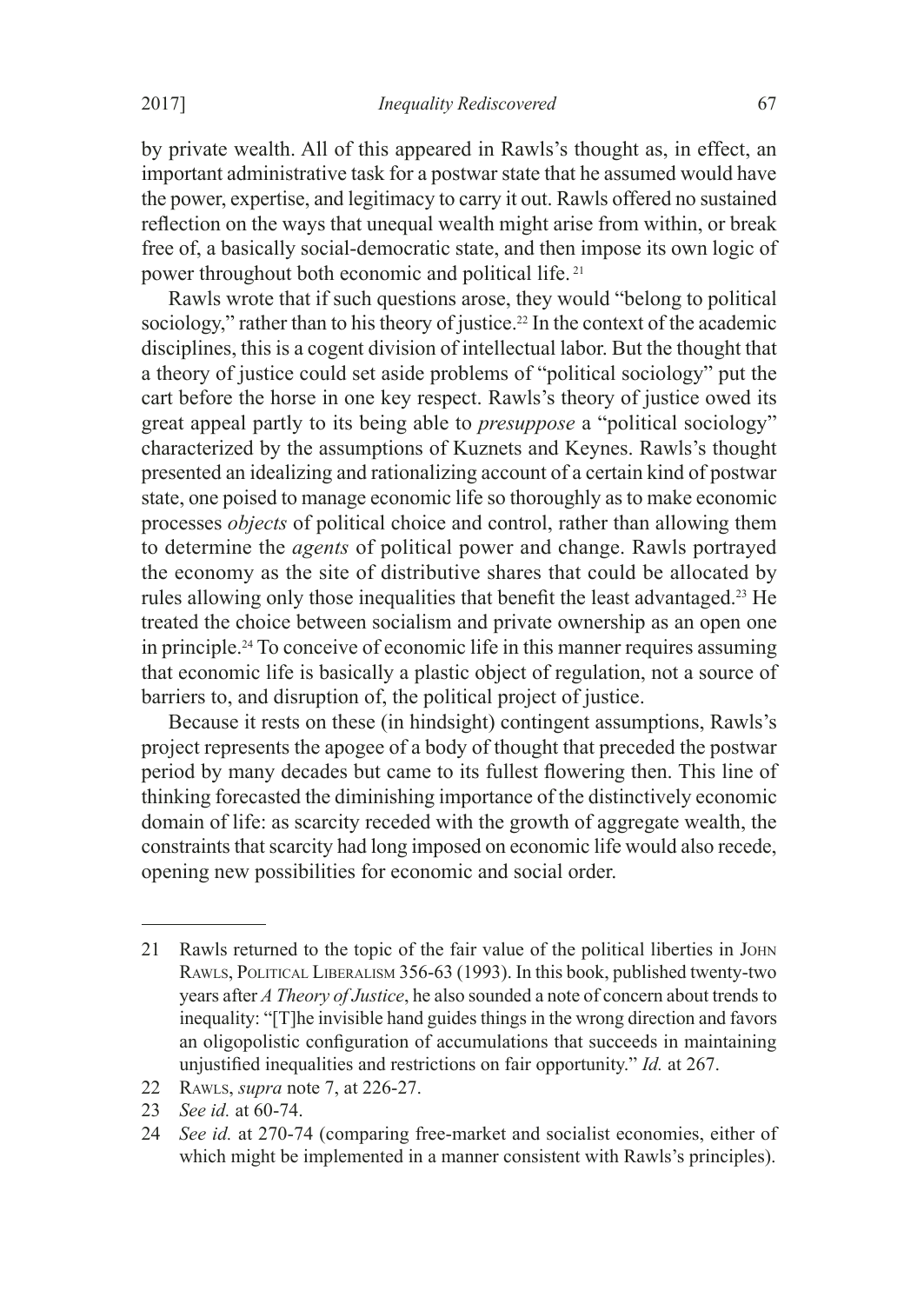# **B. Legal Liberalism**

The principles of postwar political liberalism, of which Rawls was perhaps the preeminent exponent, did not stay sequestered in philosophical abstraction but influenced a generation of legal thought and activism. The defining tendency of progressive legal thought and practice in the late 1960s and early 1970s crystallized intellectually and institutionally (the latter in American law schools, clinics, and litigation organizations) around a position often called *legal liberalism*. <sup>25</sup> Legal liberalism was defined by its emphasis on the use of litigation and adjudication-like procedures to protect individuals against arbitrary discrimination with respect to their basic interests — that is, to ensure the formal preconditions of their full participation in political, economic, and social institutions.

This agenda has as some of its signal achievements the dismantling of public segregation on equal protection grounds;26 the development of the constitutional doctrine of gender equality, which has pressed hard against laws treating men and women differently and influenced a new body of law advancing LGBTO claims on grounds of both liberty and equality;<sup>27</sup> and the rise of procedural preconditions, usually in the form of a right to a hearing, before loss of a legal interest in life, liberty, or property.<sup>28</sup> This procedural requirement has been interpreted to include public benefits and public employment; the guarantee of due process applies to state provision as well as deprivation of more traditional interests such as chattel or bodily liberty.29 Across the country, the Legal Services Corporation and other poverty-law organizations provided representation for this sort of procedure, as well as for tenants in housing court, small-claims court, and other redoubts of procedural protection. Law students in clinical programs learned to do the same.<sup>30</sup>

<sup>25</sup> Steven M. Teles, The Rise of the Conservative Legal Movement 22-57 (2008).

<sup>26</sup> *See* Brown v. Bd. of Educ., 347 U.S. 483 (1954).

<sup>27</sup> *See* United States v. Windsor, 133 S. Ct. 2675 (2013) (invalidating Defense of Marriage Act substantially on equal protection grounds); Romer v. Evans, 517 U.S. 620 (1996) (invalidating on equal protection grounds a state constitutional amendment that denied statutory antidiscrimination guarantees to LQB people); United States v. Virginia, 518 U.S. 515 (1996) (invalidating on equal-protections grounds a policy excluding women from enrolling at a public military institute); Craig v. Boren, 429 U.S. 190 (1976) (establishing intermediate scrutiny of sexbased classifications).

<sup>28</sup> *See, e.g.*, Goldberg v. Kelly, 397 U.S. 254 (1970) (requiring a hearing before termination of welfare benefits).

<sup>29</sup> *See id.*

<sup>30</sup> *See* TELES, *supra* note 25, at 30-41 (on the rise of legal aid within American law schools and as a key ethical obligation of American lawyers generally).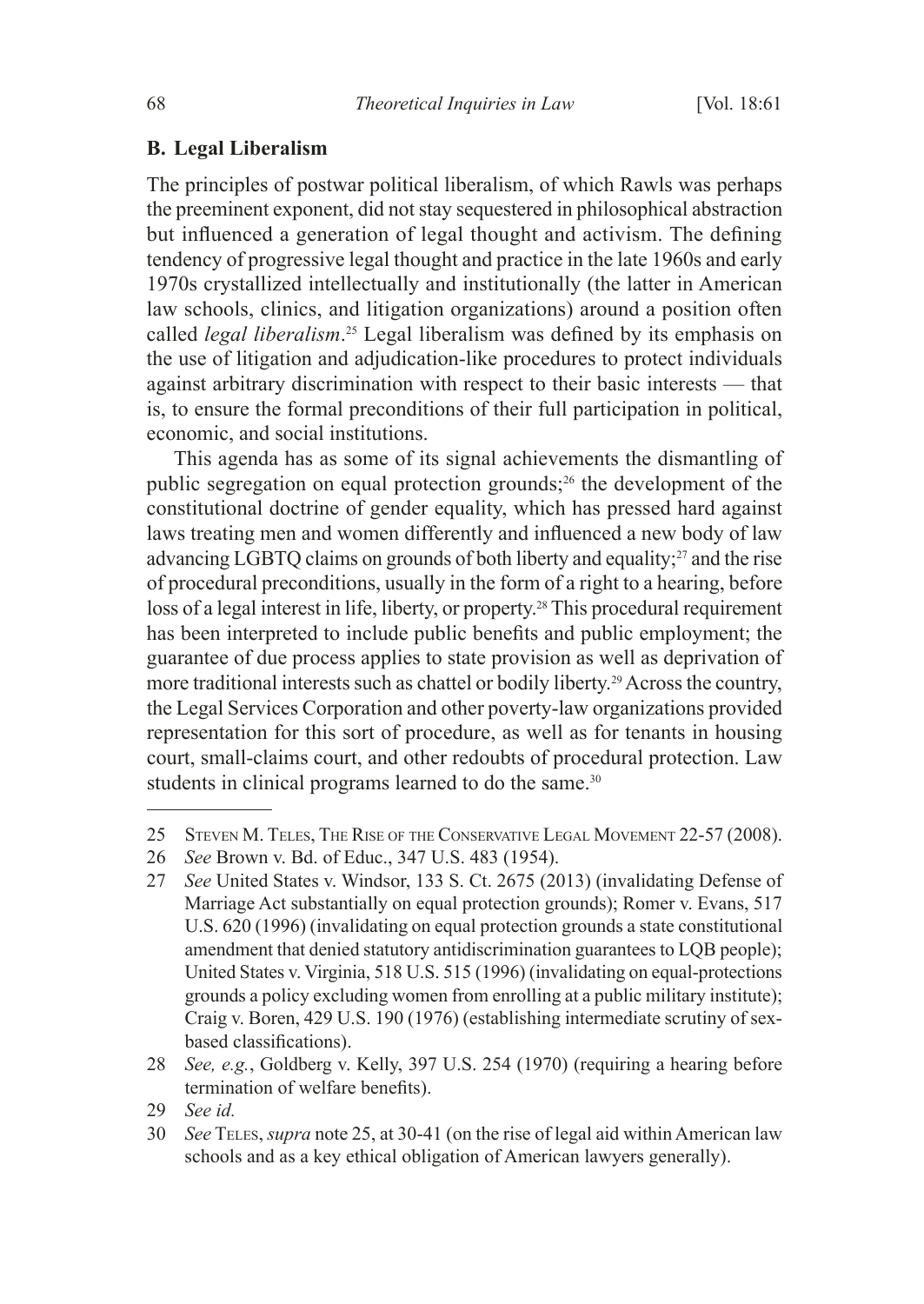This institutional and pedagogical apparatus was the product of a powerful, generative consensus among legal elites in the late 1960s and early 1970s: that ensuring due process and formal equality to those who might otherwise go unrepresented was a professional responsibility, indeed, the defining collective obligation of lawyers. The term "public-interest work" was no accident, for this idea of the profession's duty owed much to the currency of a nonpartisan ideal of the public interest.<sup>31</sup> This was a feature of a moment of liberal intellectual optimism that the public interest in need of active advocacy could be defined as a kind of remainder of democratic pluralism, focused on the literally voiceless (values pertaining to the environment) and those who lacked organized voice backed by money or institutional heft (such as the disorganized poor and consumers). Procedural guarantees seemed an intuitive way to bring these otherwise neglected interests into authoritative decision-making processes.

The paradigm of legal liberalism has long defined much of public-interest law. However, it was put to rest when the Supreme Court, as a means of engaging economic exclusion directly, ruled that legislatures faced only ordinary rational-basis review of their eligibility criteria for public benefits  $(1970)$ ;<sup>32</sup> that policies bearing unequally on the poor, even with respect to such basic interests as education, would also receive only ordinary rational-basis review  $(1973)$ ;<sup>33</sup> and that policies that predictably and persistently disadvantaged African-Americans would also be immune from elevated review as long as they were facially neutral and not motivated by racial animus  $(1976)^{34}$ Described a bit too cynically, the result was a world characterized by pockets of individual-level procedural protection, from the guarantee of a criminal defense lawyer (often woefully inadequate in substance, especially outside the federal courts) to hearings for Social Security disability applicants, combined with a sweeping denial of public resources in education, housing, and food, and wildly disparate racial and class outcomes in the criminal justice system. Procedure and formal equality — the first being, in effect, the institutional guarantor of the second — turned out to be inadequate to check either the growth or the legal-political amplification of substantive economic inequality, and may even have offered the latter a sheen of legitimacy.

None of this means that the program of legal liberalism was conceptually misbegotten or somehow inherently an apologia for substantive inequality. As Samuel Moyn has recently argued about human rights in wartime, the

<sup>31</sup> *Id.* at 58-63; Charles Reich, *The New Property*, 73 Yale L.J. 733 (1964).

<sup>32</sup> Dandridge v. Williams, 397 U.S. 471 (1970).

<sup>33</sup> San Antonio Indep. Sch. Dist. v. Rodriguez, 411 U.S. 1 (1973).

<sup>34</sup> Washington v. Davis, 426 U.S. 229 (1976).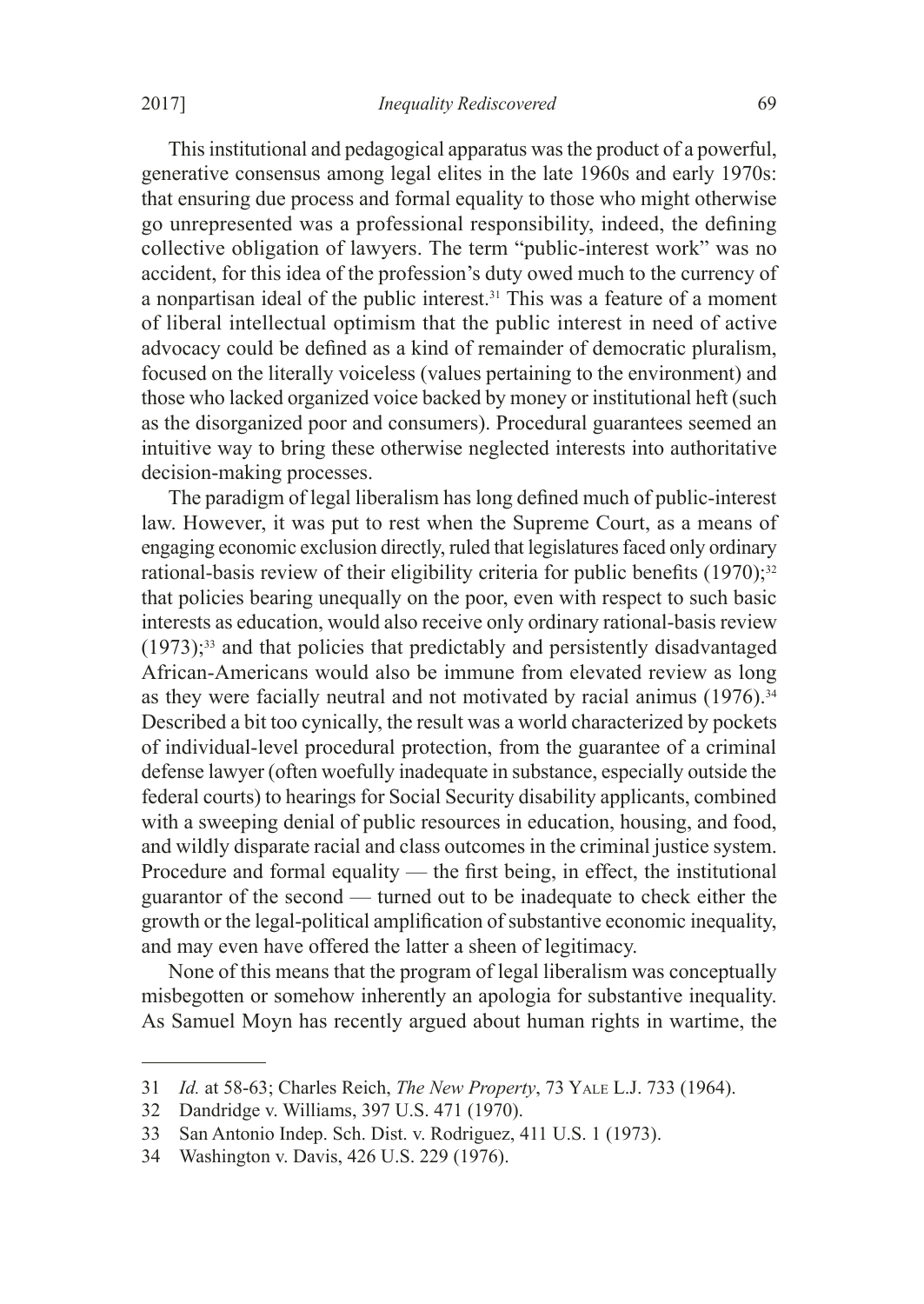question is strategic and historical more than conceptual.35 In a time when social provision seemed to be increasing, economic inequality stable or decreasing, and economic and social participation opening to previously excluded groups, legal liberalism seemed just the right strategy to press forward a strategy of inclusion. It was when the underlying trends failed and receded — when the premises of Kuznets and, soon enough, Keynes as well began to shake that procedural advances were left high and dry, as islands of hearings in a general desolation.

The most far-sighted legal scholars insisted on the inadequacy of a purely formal program of social inclusion where that simply meant incorporating individuals into an increasingly unequal economic order.<sup>36</sup> Nonetheless, much of legal scholarship and most of practical legal activism take their cues from the courts and, to a lesser extent, from the paradigms of earlier legal successes made salient by memory — whether personal recollection or the official memory of the profession, transmitted in the form of classroom legal liberalism. In the following decades, public law, exemplarily constitutional law, continued to develop in theory and practice the concepts of formal equality and procedural protection, while private law became largely the domain of increasingly refined arguments over how best to achieve economic efficiency. This division of labor made sense on the Kuznets-Keynes premises that, first, the otherwise efficient economy was probably not amplifying inequality, and, second, if it were, a competent and legitimate state stood ready to redistribute wealth in the post-hoc tax-and-transfer scheme long favored by law-andeconomics scholars.37 If, on the contrary, self-accelerating inequality were contributing to the undermining of state capacity to make corrective transfers, then this division of labor would be mutual, self-imposed blindness: blind on the public-law side to the threat that economic inequality posed to legal and political equality, and, on the private-law side, blind to the growing implausibility of the tax-and-transfer *deus ex machina*. 38

<sup>35</sup> Samuel Moyn, *Civil Liberties and Endless War*, Dissent, Fall 2015, https://www.dissentmagazine.org/article/civil-liberties-and-endless-war.

<sup>36</sup> Bruce Ackerman, *Beyond Carolene Products*, 98 Harv. L. Rev. 4 (1985); Owen M. Fiss, *Groups and the Equal Protection Clause*, 5 Phil. & Pub. Aff. 107 (1976).

<sup>37</sup> For a criticism of this conventional approach, see Zachary Liscow, *Reducing Inequality on the Cheap: When Legal Rule Design Should Incorporate Equity as Well as Efficiency*, 123 Yale L.J. 2134 (2014).

<sup>38</sup> The familiar emphasis on Kaldor-Hicks efficiency in the economic analysis of law, which reserves distributive judgments to post-hoc tax-and-transfer schemes, takes its moral plausibility from the premise that tax-and-transfer is practically interchangeable with embedded "pre-distributive" policies such as labor law and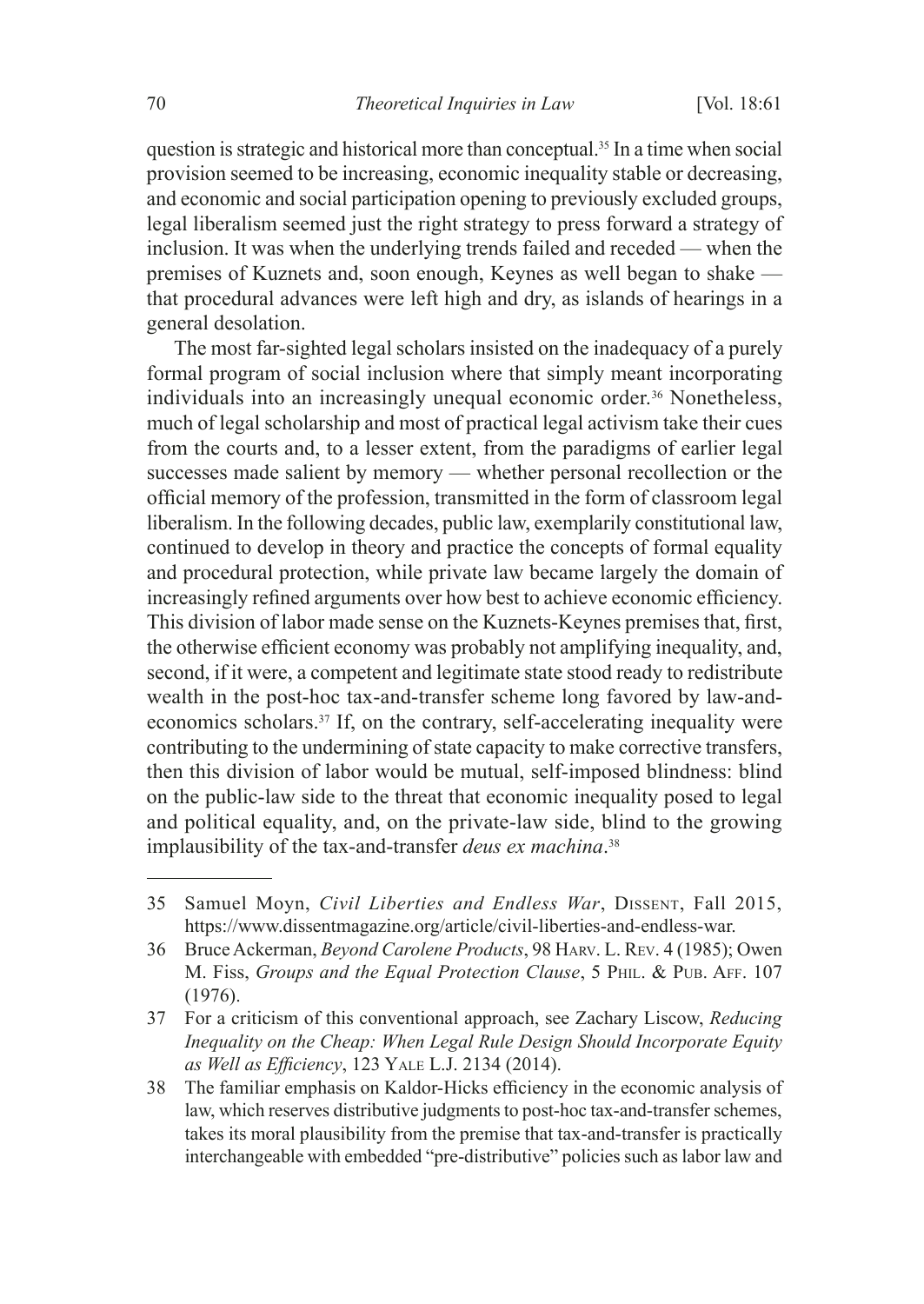# **II. Overcoming Inequality: Economic Optimism in Historical Perspective**

# **A. A Century of Optimism**

The optimism about overcoming scarcity that marked participants in this consensus had a key progenitor in John Stuart Mill. In his 1848 *Principles of Political Economy*, Mill argued that the era of money-making and businessdriven busyness that he was living through would prove a historical anomaly.39 In good time, Mill predicted, people would find their material needs met by growing social wealth and would turn to other priorities, especially selfdevelopment and non-instrumental personal relationships. In Mill's account, social life, the realm of relationships defined neither by the self-interested instrumental rationality of the marketplace nor by the formality and hierarchical authority of politics, would spontaneously implement post-economic, humanistic priorities — for no greater, or lesser, reason than that women and men would grow sick of money-making and appreciate that they had better things to do with their lives. A culture devoted to making money had something wrong with it, Mill reckoned, and the perspicacity of free individuals would recognize this and set it right.

Keynes's forecast in his 1930 essay *Economic Possibilities for Our Grandchildren*, that the problem of scarcity might be overcome after another century, was an extension of Mill's argument, augmented by intervening decades of compound growth.40 Keynes followed Mill in proposing that, with scarcity overcome, the defining question of collective life would no longer be how to create wealth, but rather how to use leisure. The most socially prized people would be those who showed others gracious, edifying, and pleasurable ways to spend their time and powers toward non-accumulative ends.41 Keynes even suggested, again echoing Mill (and perhaps waxing a bit mischievous), that the pursuit of wealth as an end in itself, having exhausted

40 *See* Keynes, *supra* note 13.

antitrust: that is, both approaches must have the same redistributive potential and face the same political-economy barriers to redistribution. The recognition that when economic inequality is produced silently, as it were, in the embedded distributive scheme of economic life, it both tends to increase and gets translated into political power, should be the end of complacency about the prospect of post-hoc redistribution.

<sup>39</sup> *See* John Stuart Mill, Principles of Political Economy bk. IV, ch. 6 (1848) (favorably forecasting what he calls "the stationary state" of a post-growth society).

<sup>41</sup> *See id.* at 372.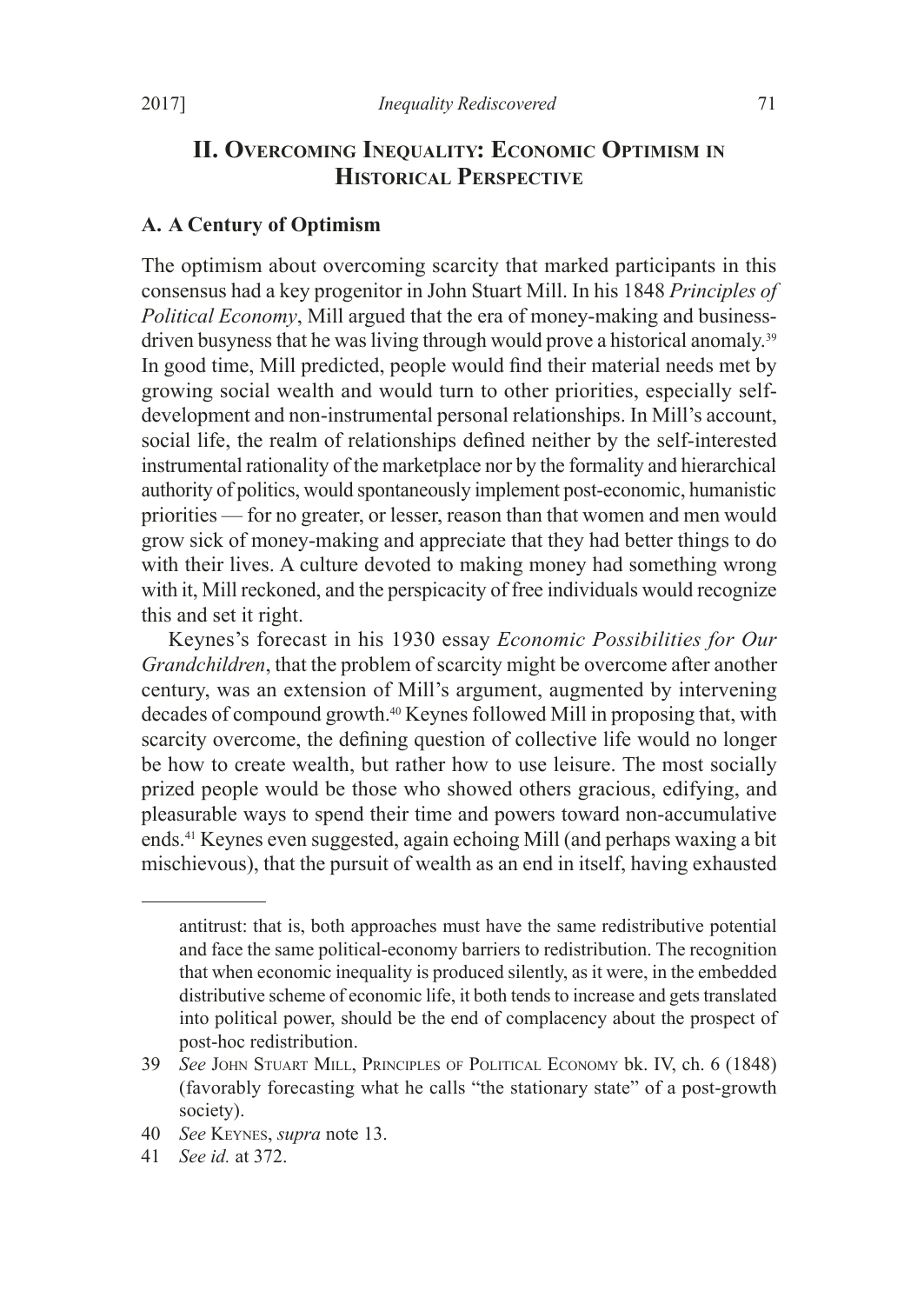its social usefulness, could be handed off with a shudder to experts in mental disorders.42 Like Mill, Keynes seemed to imagine that tastes for leisure and refinement would assert themselves spontaneously once material needs ceased to be pressing. The engine of capitalist wealth-production would cease firing, having used up its rude fuel of human cupidity.

By the end of the 1950s, the engine had not even slowed. This was the puzzle that Keynesian economist John Kenneth Galbraith set himself to examine in one of the twentieth century's major American social-theoretic treatments of wealth and scarcity, *The Affluent Society*. 43 Galbraith argued that Keynes's utopia of leisure had not arrived for two reasons. First was the perverse decision to maintain economic insecurity in a wealthy society: although the United States was rich enough to provide a decent and secure living for all, economic life continued to be shadowed by the prospect of vulnerability and deprivation for those who fared badly. Galbraith argued that whatever utilitarian rationale these fearsome incentives might have had in earlier, poorer eras that needed to make a priority of economic growth, such rationales could no longer apply in the age of affluence. The persistence of scarcity and economic vulnerability was a kind of collective neurosis in economic life — albeit one given a very real material basis by lawmakers' failure to provide security for all Americans in the form of social provision and protection in their employment.<sup>44</sup>

Second, Galbraith sought to explain the unsettling fact that the appetite for consumption of material goods had not abated, even as the economy provided nearly everyone with levels of material prosperity that, a century or even fifty years earlier, would have seemed to solve the problem of material want. Here he argued that the advertising industry produced new wants in pace with economic production, artificially keeping consumer demand high enough to stoke the engines of industry.45 To make this idea coherent, Galbraith distinguished between those wants that preceded the production process and those wants that were created as a part of the production process itself (the latter were described by Galbraith as wants fostered by advertising). He argued that human happiness could be promoted just as well by avoiding the creation of new wants as by satisfying those wants once they existed: after all, the level of satisfaction is a joint product of wants and the extent to which they are met, and one may achieve satisfaction as easily by subtracting inessential desires as by multiplying means of meeting them.

<sup>42</sup> *See id.* at 369.

<sup>43</sup> *See* John Kenneth Galbraith, The Affluent Society (1958).

<sup>44</sup> *See id.* at 98-120.

<sup>45</sup> *See id.* at 139-59.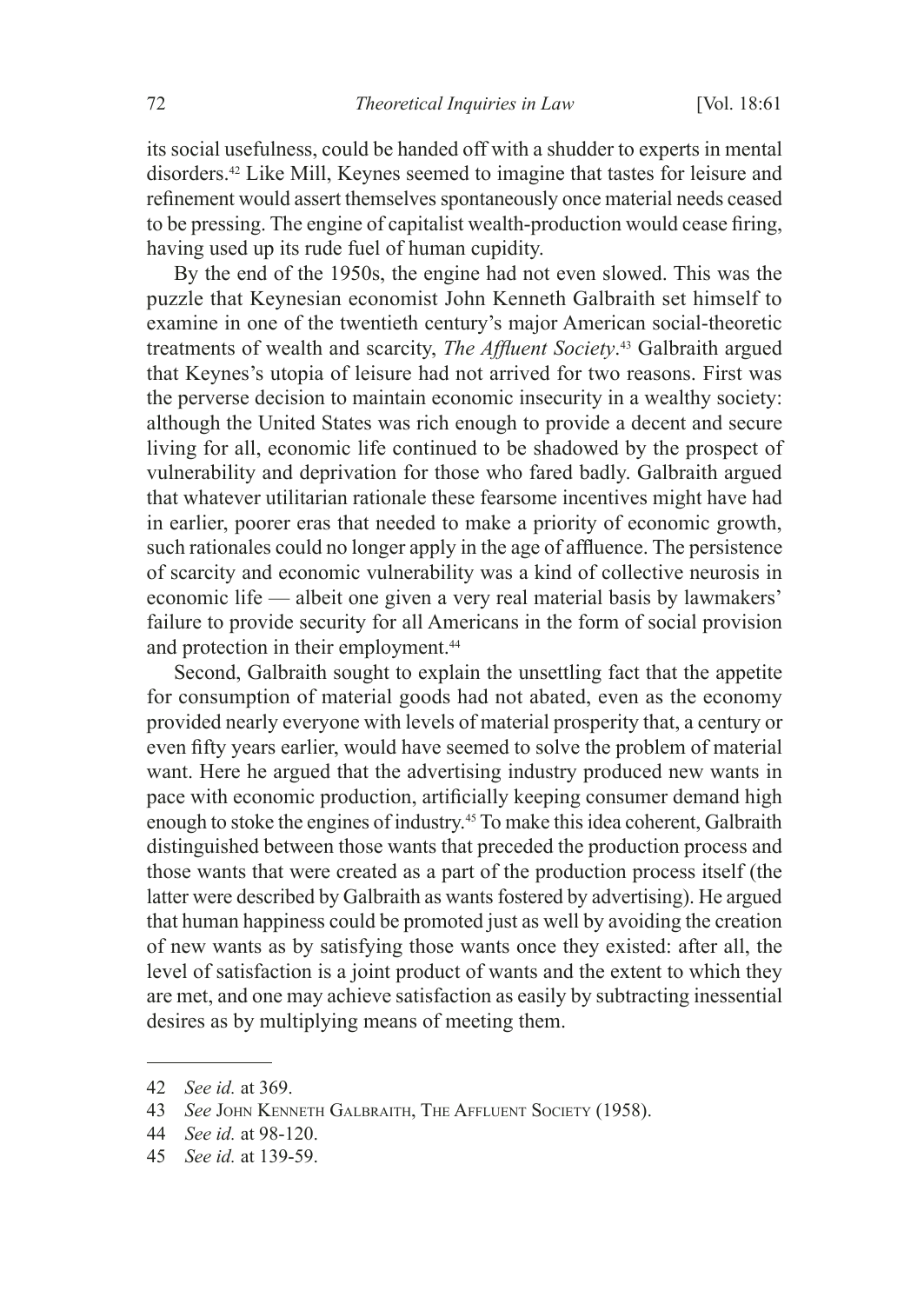In Galbraith's view, growing aggregate wealth was both an achievement and a problem; but the problem lay in the fact that Americans had not yet matured enough to take full collective advantage of their wealth's revolutionary potential. Galbraith argued that the way to do this would be by legislating, rather than simply waiting for, the culture of leisure and refinement that Keynes had forecasted.46 The legislation should take the form of social provision in personal economic security (job protection and pensions, for example) and public goods, the latter cultural as well as infrastructural. This was, in effect, the theoretical version of President Lyndon B. Johnson's Great Society: a program for a humanistic, post-materialist utopia of lifelong education, leisure, reflection, and self-development.47 Galbraith identified a vanguard for this change: what he called the New Class, a social stratum whose members valued work as a source of intrinsic satisfaction and self-expression, rather than a hard bargain of instrumental labor in exchange for the satisfaction of wants. This population was already moving into the post-material world of satisfaction through activity rather than things, in doing rather than consuming. The goal of any affluent society, Galbraith argued, should be to usher as many of its people as possible into this class, and so to realize the emancipating potential that wealth represented.

Galbraith's account, like Rawls's, rested on the assumption that the Keynesian state stood ready and able to realize the potential of affluence to solve the problem of scarcity and release people into a post-materialist society. Both of these assumptions — the availability of a post-scarcity situation and the capacity of the state to usher it in — came under pressure from both left and right in the decades following Galbraith's 1958 book.

## **B. A Skeptical Turn**

*1. Doubts from the Left: Positional Goods and the Persistence of Scarcity* In his 1976 *Social Limits to Growth*, Fred Hirsch, an economist and former International Monetary Fund official, argued that his era's (then passing) optimism rested on a pair of historically contingent assumptions that increasingly failed to hold.48 Hirsch made a linked pair of arguments. First, economic growth would not, of its own accord, overcome the problem of scarcity, and it therefore could not spontaneously make inequality obsolete. Second, economic growth produced a feedback loop from the economic to the political sphere

<sup>46</sup> *See id.* at 292-307.

<sup>47</sup> President Lyndon B. Johnson, The Great Society, Speech at the Univ. of Mich., Ann Arbor, Mich. (May 22, 1964).

<sup>48</sup> Fred Hirsch, The Social Limits to Growth (1976).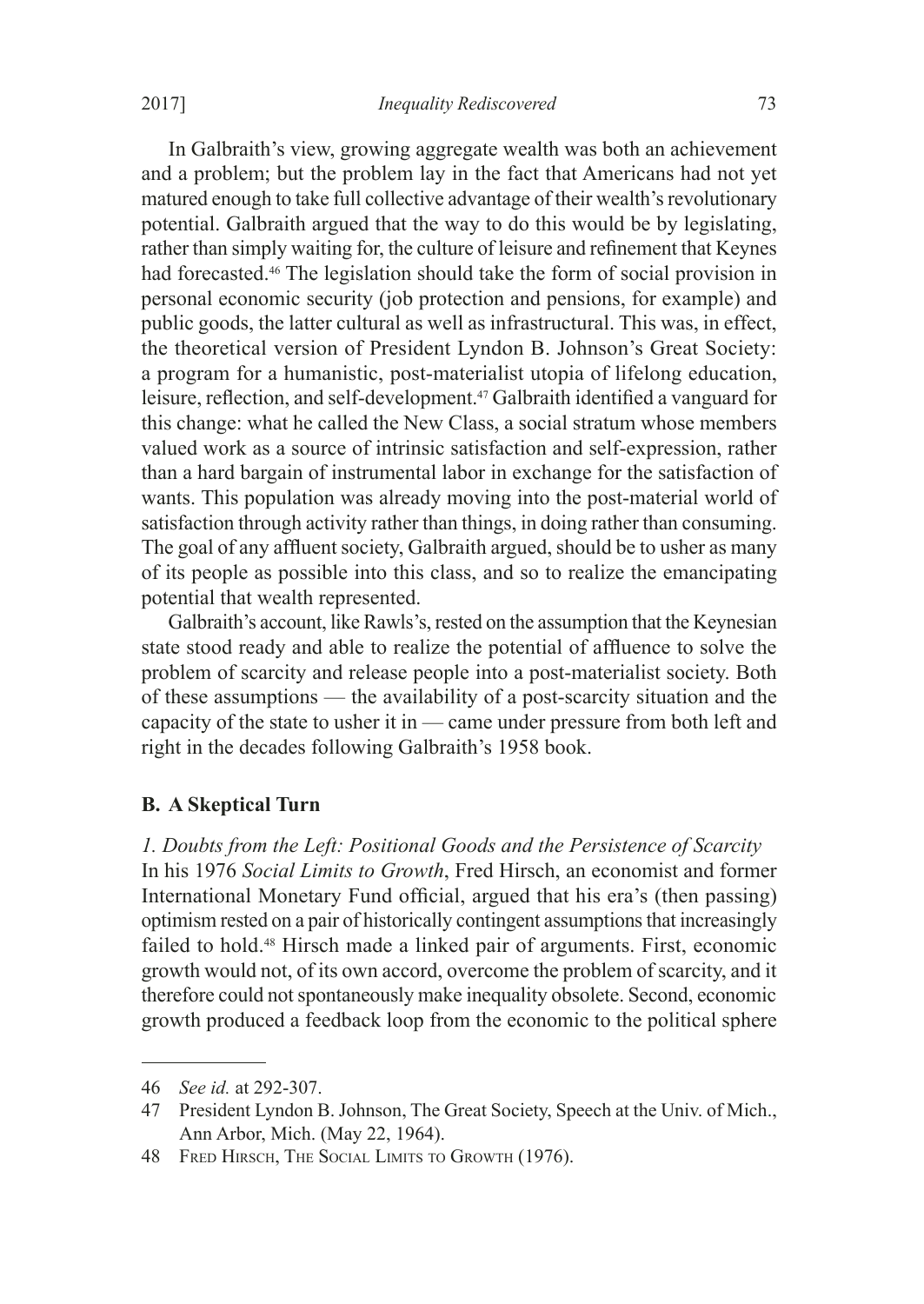that tended to undermine the role of government in stabilizing or mitigating inequality that postwar liberalism assumed.

## a. Positional Goods and the Limits of Growth

Hirsch argued first against the optimist contention that economic growth would tend automatically to overcome scarcity. Such optimism, he argued, rested on the assumption that the lion's share of economic demand would be for goods that served long-recognized material needs such as food and shelter. This, however, was an unwarranted extension from earlier periods of economic history. Economic growth straightforwardly serves needs of this sort as it progresses, producing more calories, bigger houses with more bathrooms, more consumer electronics, and so forth. But, Hirsch argued, economic development brought growing emphasis on *positional goods*, goods whose capacity to satisfy their owners or consumers is relative to what others have.49 Affluence created a paradox: the value of positional goods was eroded precisely by increasing material wealth, so that the satisfaction produced by economic growth was often a matter of two steps forward, (at least) one step back. While Hirsch's point was rather different from Piketty's, it similarly tends to undermine the confidence that increasing social wealth will translate consistently into better lives — in this case, not directly because of unequal distribution, but because of the degree and distribution of satisfaction resulting from growth. In this respect, Hirsch's analysis casts doubt on a version of what we have called the Kuznets assumption, and the heart of the general spirit of economic optimism that we are tracing here: the assumption that total growth will make most or all lives better.

Positional goods for Hirsch were mainly of two kinds. First — and less interesting for present purposes — were material goods subject to *congestion*, such as cars and suburban houses.<sup>50</sup> Those goods appeared luxurious when few people had them, but turned out to be much less enjoyable when widely distributed, precisely because wide distribution meant crowded roads and increasingly remote suburbs. Inasmuch as economic growth produces positional goods, it constantly undermines its own promise: what one sets out to achieve is less satisfying once one finally gets it, because now others have it as well, and this "congestion" reduces the material satisfaction that it provides.

Hirsch's second — and for these purposes more interesting — class of positional good is the *pure positional good*, the thing that is scarce by its nature, such as leadership positions or other bases of prestige. Hirsch's lead

<sup>49</sup> *See id.* at 27-70.

<sup>50</sup> *See id.* at 36-41.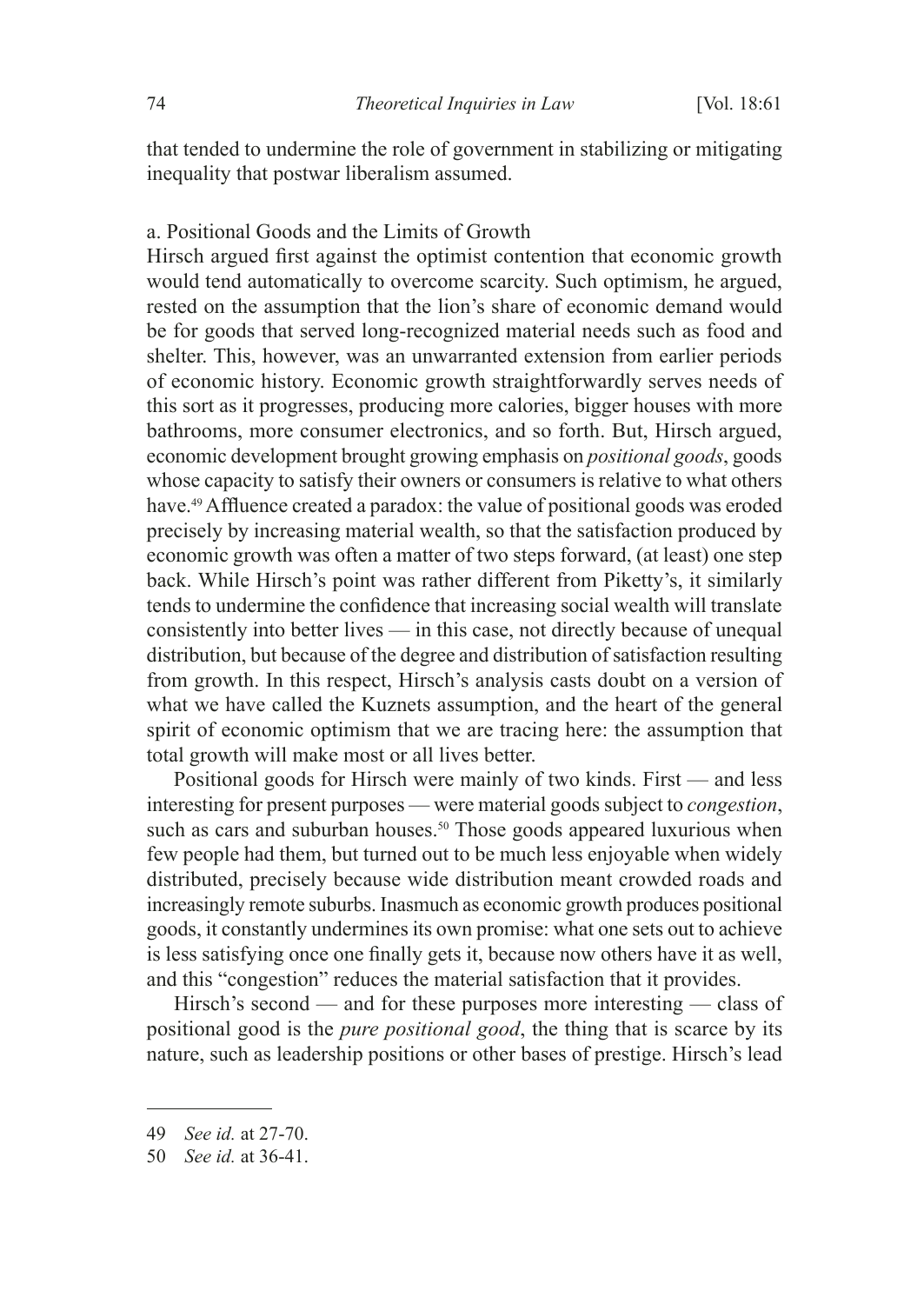example was higher education.<sup>51</sup> As material wealth increases, ever more spending flows into competition for positional goods, which do not increase in number (at least not in proportion to the increase in overall wealth). With increased competition for positional goods, pressure increases on universities to serve as sorting institutions, allocating leadership positions, prestige, satisfying work, and so forth. Results include longer certifying processes, increasing rates of matriculation, (one might add today) rising tuition, and, at the heart of the matter, years spent in education that is merely instrumental to achieving a positional good, or, even worse, purely defensive — like a home-security system, a way of avoiding a loss, the loss in this case being a decline in social standing. All these uses of wealth to pursue positional goods are, Hirsch argued, mainly social waste. Such waste is unavoidable in a materially wealthy society with a highly uneven topography of positional goods. Economic growth does not overcome scarcity, but displaces it from the material sphere to the positional sphere.

# b. Economic Feedback into Government

Hirsch's second argument pointed to the interaction between capitalism and democracy, and calls into question what we have called the assumption of Keynes: that an adequately competent, legitimate, and strong state can be expected to address such distributive problems as may arise in an economy of widely shared growth. Hirsch argued that the traditional agenda of economic development, associated with a broadly utilitarian state (whose policies were to be laissez-faire under the Benthamite dispensation, managerial in the Keynesian incarnation), was tenable only because of an indispensable boundary on the domain of economic self-interest. Individual economic actors were expected to pursue their self-interest to the full, but always within the rules of the game, while principled and public-spirited officials were charged with enforcing those rules in an even-handed fashion. But, Hirsch argued, these boundaries were unstable. Absent some independent social morality, there was no reason for people, professions, and industries not to try to manipulate and alter the rules in their own favor.<sup>52</sup> Reciprocally, there was no guarantee that officials would not put the rules up for sale, if not crudely and nakedly, then in the familiar, revolving-door style of capture that has become familiar in the capitalist regulatory state.<sup>53</sup> There was reason to expect these trends to grow more intense as the elevation of economic self-interest as a sole and sufficient account of rationality eroded what Hirsch (in what might have been

<sup>51</sup> *See id.* at 41-54.

<sup>52</sup> *See id.* at 117-36.

<sup>53</sup> Colin Leys, *The Cynical State*, 42 Socialist Reg. 1 (2006).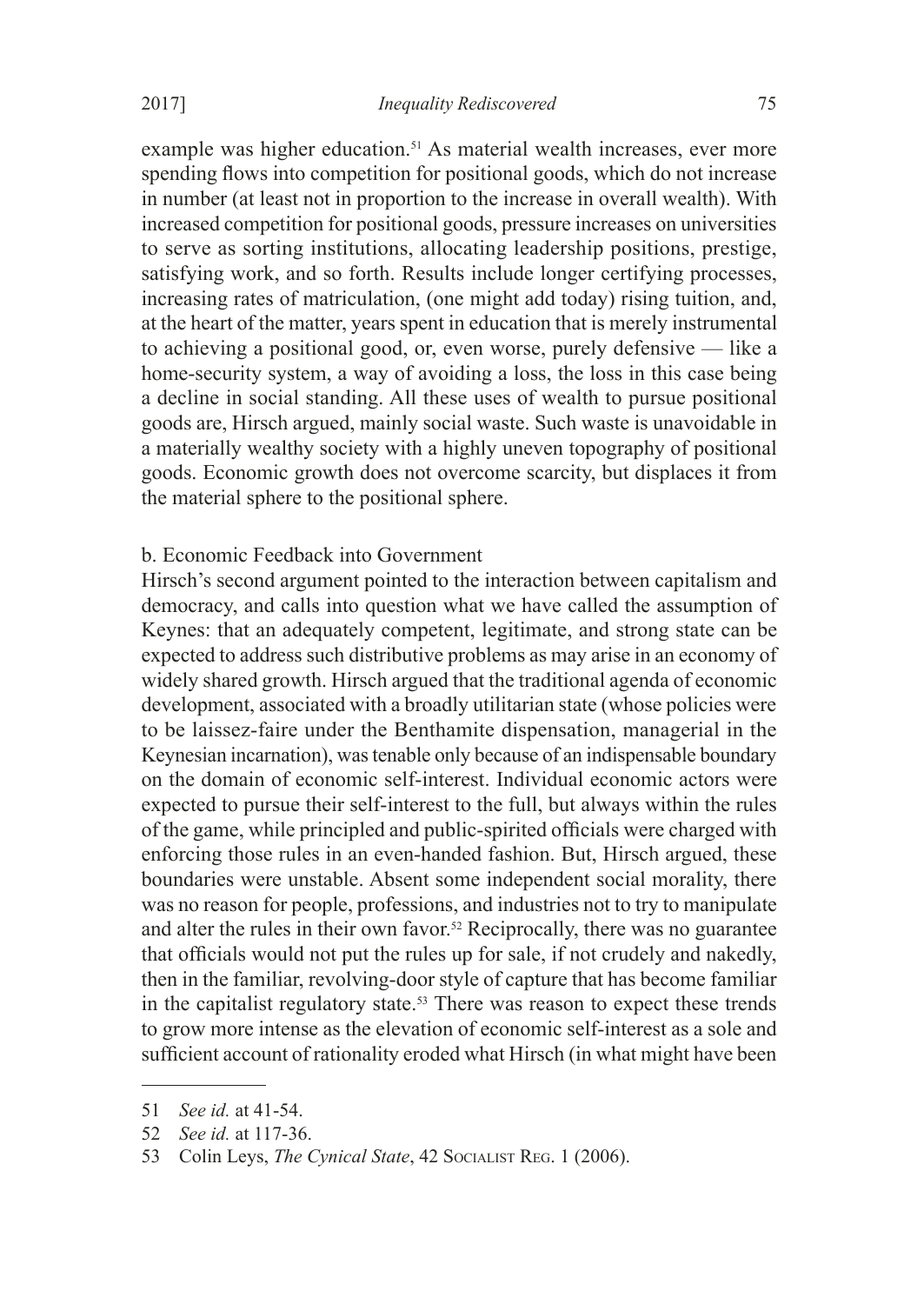a specifically British way of envisioning the problem) described as the quasireligious social ethics of businesspeople and professionals and the mandarin *noblesse oblige* of public officials. Such extra-market social ethics, Hirsch argued, was the implicit sociological linchpin of the regulated market that the Keynesian state supported; but the market's logic tended to undercut this *sine qua non* of its own regulation.

For these reasons, Hirsch argued, political intervention would be necessary to create a social state in which prosperity would not undercut its own promise. As he put it, the market provides a range of choices to the individual, but only politics provides the power to choose *among sets of choices*, that is, to shape the playing field and the rules themselves. Individual choice alone, even powered by increased wealth, would not deliver the long-promised escape from scarcity and insecurity. There was, of course, an irony in Hirsch's recommendation. The very reasons that egalitarian and market-restricting political intervention would become increasingly necessary to win the promised benefits of growing social wealth also presented barriers to that intervention, in the forms of self-interested economic bids for political influence and increasing effective demand to invest in positional goods.

#### *2. From the Right: Doubts About Democracy and Neoliberalism's Rise*

Even as the regulatory state became the assumed linchpin of twentiethcentury political economy, it was losing plausibility as a vehicle of specifically democratic decision-making. A line of argument widely broadcasted in the United States by Walter Lippmann and Joseph Schumpeter held that actually existing mass democracy could not instantiate any robust conception of collective self-rule.54 Voters were ill-informed, emotional, and often in sway of fantastical confusion. Majorities were contingent and transitory. Even at its most lucid, the will of the majority was simply visited on the minority with the arbitrary decisiveness of authoritarian dictates. The idea that democracy involved a collectivity deliberately choosing its direction was insupportable outside certain exceptional and archaic circumstances, such as the Greek polis or Swiss canton.

On this view, the most optimistic account of democracy that one could hope to sustain was that majoritarian elections provided a rule of decision

<sup>54</sup> *See, e.g.*, Walter Lippmann, The Phantom Public (1930) (arguing that existing schemes of majoritarian voting do not credibly approximate any plausible account of collective self-governance); Joseph Schumpeter, Capitalism, Socialism, and Democracy 250-83 (Harper Perennial ed., 1975) (1942) (arguing that actually existing democracy could be credibly understood only as a system of elite rotation).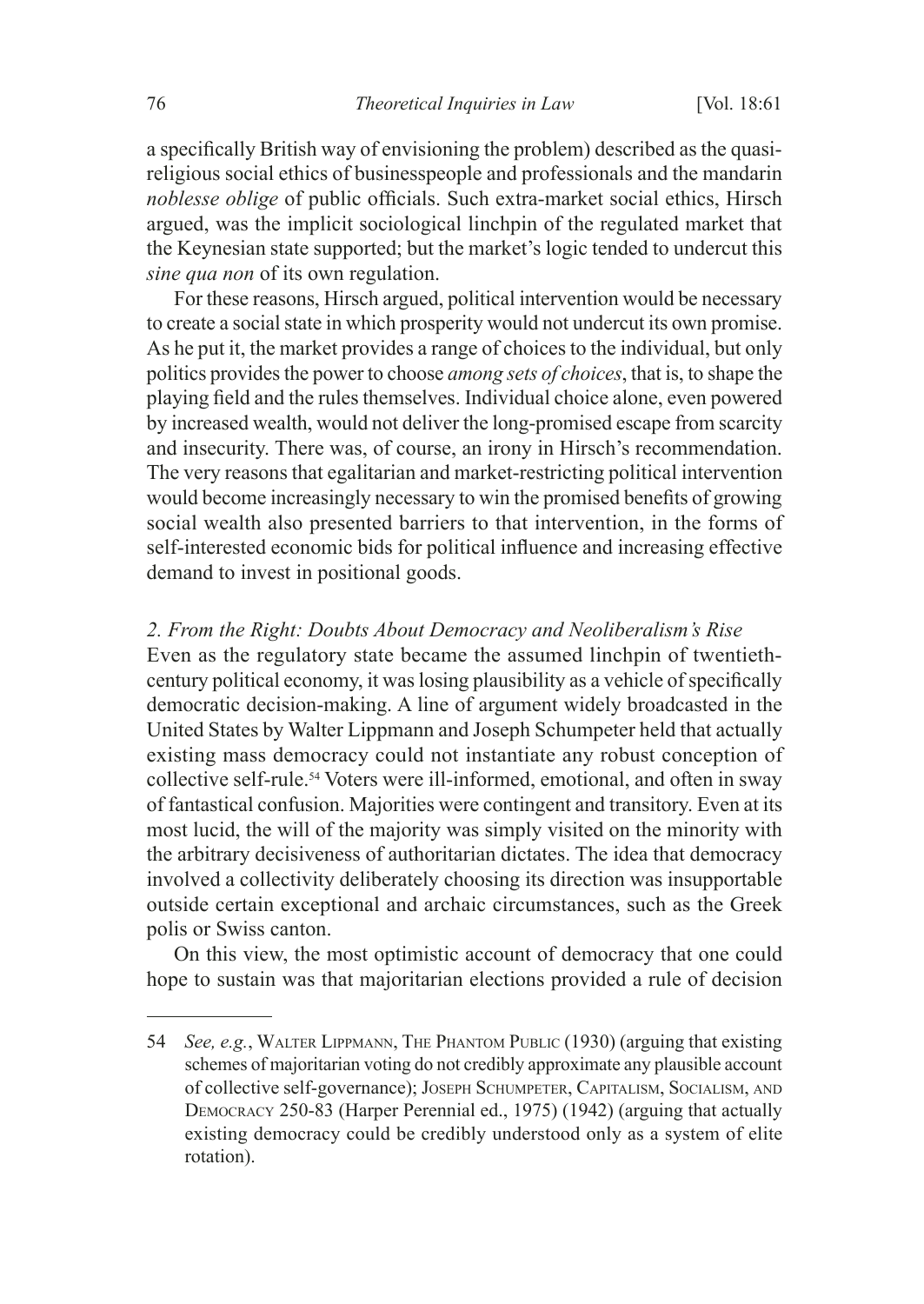to resolve contests among rotating elite factions without resort to violence — the position Schumpeter adopted.<sup>55</sup> Lippmann took a gentler tone but was not much more optimistic, describing popular majorities as weighing in occasionally on questions of great moment — not all that rationally, but more or less decisively — but otherwise little connected with the activity of governance, which was the work of institutions, not populations. The virtue of democracy, for these thinkers, was simply its status as a nonviolent procedure for determining which elite would control the state.

These arguments first appeared between the 1920s and the 1940s. They grew increasingly influential, however, as the period of anomalous economic equality began to recede. By the 1970s, a sophisticated body of public-choice literature portrayed government as, in effect, a subset of economic life: a congeries of rent-seeking by industries and constituencies, power-accumulation by bureaucrats, and, at worst, utopian flights of reformist fancy free of the discipline that cost-internalization imposes on private decisions.<sup>56</sup> Hirsch thus wrote in a world in which Galbraith's rather comfortable assumption of a legitimate, effective, and benign state was under considerable intellectual pressure. Recognizing the need for regulation was already a matter of reclaiming contested ground, not simply bathing in near-consensus.

The most comprehensive, sustained, and — in hindsight — emblematic attack from the right on Great Society optimism came from Friedrich Hayek. Hayek argued that, contrary to Keynes-style promises of post-material security, an economy could do its work only if it maintained a measure of insecurity and arbitrariness, and that social provision did not perfect the promise of economic development but rather undercut it.<sup>57</sup> Hayek proposed that the economy should be understood as an information-processing system, conveying data about the relative scarcity of goods, time, and talent, and the extent and intensity of desire for them.58 Effective communication of this data laid the groundwork for rational decisions about the tradeoffs between possible uses of resources that are the ligature of economic life. The key to this informational function was the price mechanism, which expressed the multifarious facts of economic

<sup>55</sup> The modern idea can be traced to Pareto on the "circulation of elites." *See* Vilfredo Pareto, The Rise and Fall of the Elites (1991).

<sup>56</sup> *See* Steven G. Medema, The Hesitant Hand 125-59 (2011) (presenting an excellent intellectual history of the rise of public choice analysis); *see also* RICHARD TUCK, FREE RIDING (2009) (raising a philosophical critique and historical overview of the foundations of rational choice theory in the social sciences).

<sup>57</sup> *See* Friedrich Hayek, *Social or Distributive Justice*, *in* The Essence of Hayek 62 (Chiaki Nishiyama ed., 1984).

<sup>58</sup> *See* Friedrich Hayek, *The Use of Knowledge in Society*, *in* The Essence of Hayek, *supra* note 57, at 211.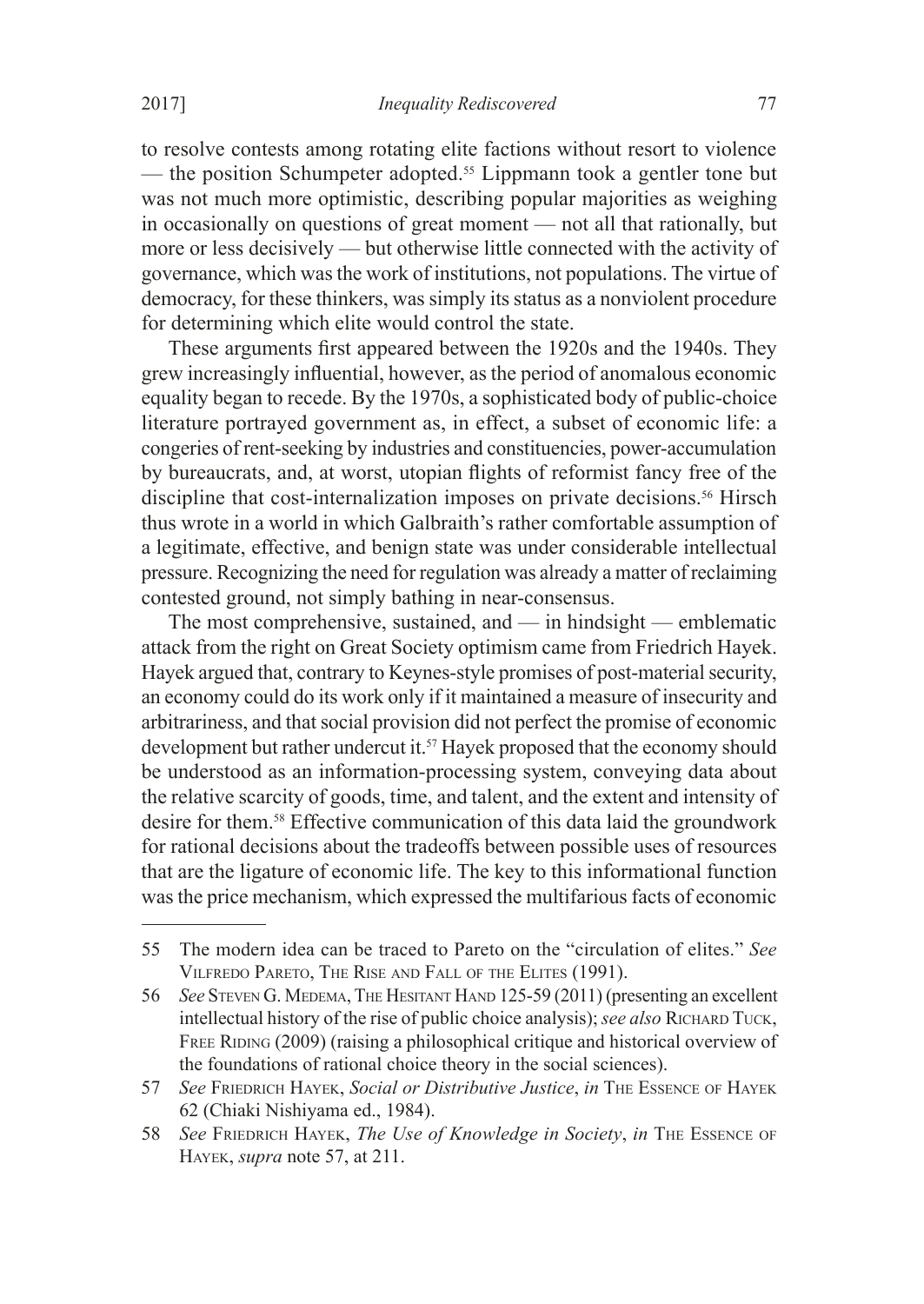life in uniquely succinct and usable form. Prices could do this work only if they were in fact allowed to coordinate decisions about the distribution and use of resources: every redistributive or regulatory mandate clogged and diverted the flow of information, turning a healthy vascular system of data into a swampy delta of drifting decisions.

The consummation of secure prosperity that Galbraith sketched would thus be, in effect, the end of economic life as Hayek described it, and its eclipse by the bureaucratic life of an administered state. One could expect such a state to be inefficient, arbitrary, and actuated by envious and irrational passions, quite unlike the relatively lucid instrumental rationality that the price system enforced on market choices. Faced with a choice between liberalism — which for him meant the classical economic liberalism of laissez-faire — and democracy, Hayek argued, one should prefer liberalism. The further democracy developed in the directions that Galbraith and Hirsch urged, the more it might force the choice.

On the strength of these arguments, Hayek has become the exemplar of the approach to political economy often called neoliberalism. The heart of this revival of classical economic liberalism is the claim that there is no viable alternative to a capital-friendly market system, and therefore any attempt to use state power to shape economic outcomes directly is an error. Less a program or system of thought than a constellation of programs united by an intellectual style, neoliberalism is sometimes bolstered by the claims that markets secure liberty and equality (which Hayek argued), fairness (which he did not), or welfare (which he did, but in qualified form). But the heart of the neoliberal position is a negative one: there is nothing much for the state to do but make and maintain markets.

As we have argued elsewhere, as a style of argument it also tends to conceal the distributive choices inherent in market-making policy, including deciding who will be subjected to market discipline, and in what manner — a judgment present in everything from the legal construction of labor markets to post-crisis bailouts.59 On this view, ambitious political projects will undermine liberty, equality, fairness, and welfare together. A market regime is the least-worst for all of these values. This is, increasingly, the intellectual mood in which revelations of growing inequality have appeared.<sup>60</sup>

These revelations have changed the intellectual mood of at least the mainstream public. However, doubts on both left and right were already present in the early 1970s and earlier, though they enjoyed different receptions. Positions such as Hirsch's, which suggested that dynamics internal to democratic

<sup>59</sup> Grewal & Purdy, *supra* note 14.

<sup>60</sup> *See* Symposium, *Law and Neoliberalism*, 77 Law & Contemp. Probs. 1 (2014).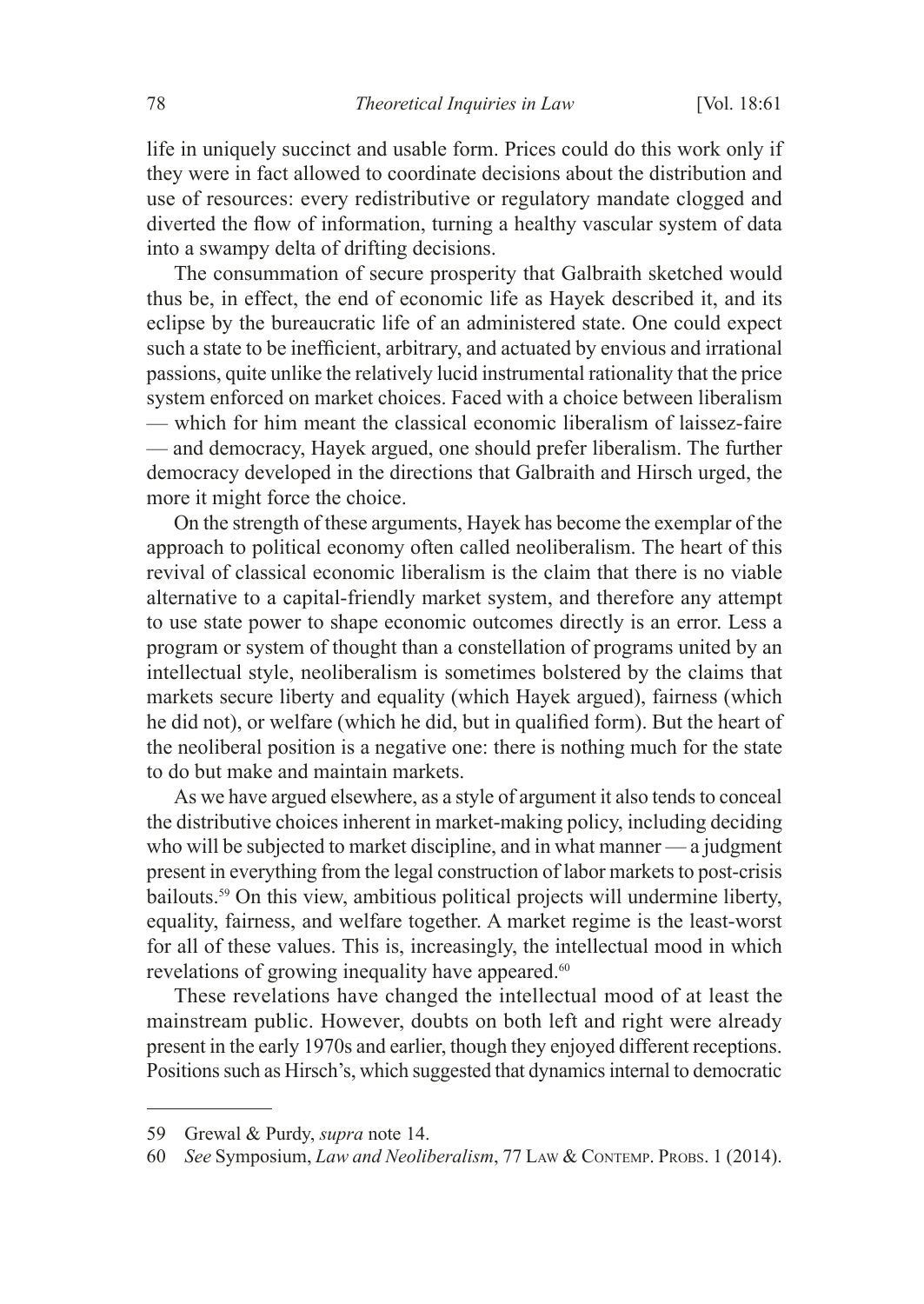capitalism would undermine its promise of widely shared and sustainable economic progress, were largely marginalized until Piketty's empirical findings shook a complacency that no theoretical conjecture had been able to budge. By contrast, right-wing doubts, as exemplified in Hayek's work, became part of the arsenal of attack on the redistributive ambitions of the postwar welfare state. From the release of *The Road to Serfdom*<sup>61</sup> (and its abridgement in the April 1945 issue of *Reader's Digest<sup>62</sup>*) Hayek's thought always had an American constituency among those who were never convinced to accept the role of government in the mid-century accommodation, the anti-New Deal voters who became Goldwater supporters and handed on their legacy to the New Right of Ronald Reagan.<sup>63</sup> Outside of certain academic subcultures, Hayek's admirers seem to have understood their position in political life and the legal profession as one of opposition in the 1970s, even as they found homes in a new generation of think-tanks and law-and-economics centers, and then in the Reagan-era apparatus of the Republican Party.

Indeed, over subsequent decades, a Hayekian view of economic life has greatly influenced the private-law side of the public-private division of intellectual labor sketched earlier. Its influence on the public-law side, along with that of Lippmann's skepticism about democracy and the merger of (specific versions of) political and economic thought in public-choice theory, forms a complicated story, but the broad outlines are clear. The influence of skepticism about the democratic credentials and instrumental efficacy of public action helped to erode confidence that the state could, or should, do more than pursue market-correcting economic policies. Self-confidence on the public side of the public-private split declined as the assumptions of publiclaw scholarship came to resemble those of private law, at least with respect to the competence and authority of the state. The limitations of our time in grappling with economic inequality may thus reflect not only the persistence of styles of thought formed by mid-century optimism, but also the denuding of a mid-century ambition for government during decades of skepticism. When Democrats took power in the United States in 1992 and again in 2008, for instance, they took as their main priorities deregulating and then saving the financial industry, expanding liberalized trade regimes, and extending health

<sup>61</sup> Friedrich Hayek, The Road to Serfdom (1944).

<sup>62</sup> *See* Angus Burgin, The Great Persuasion 87-89 (2012) (describing the *Reader's Digest* condensation of Hayek's book and its widespread public dissemination and use by conservative politicians).

<sup>63</sup> For two accounts of this history, told from rather different perspectives, see ANGUS BURGIN, THE GREAT PERSUASION (2015), and RICK PERLSTEIN, BEFORE THE Storm (2001).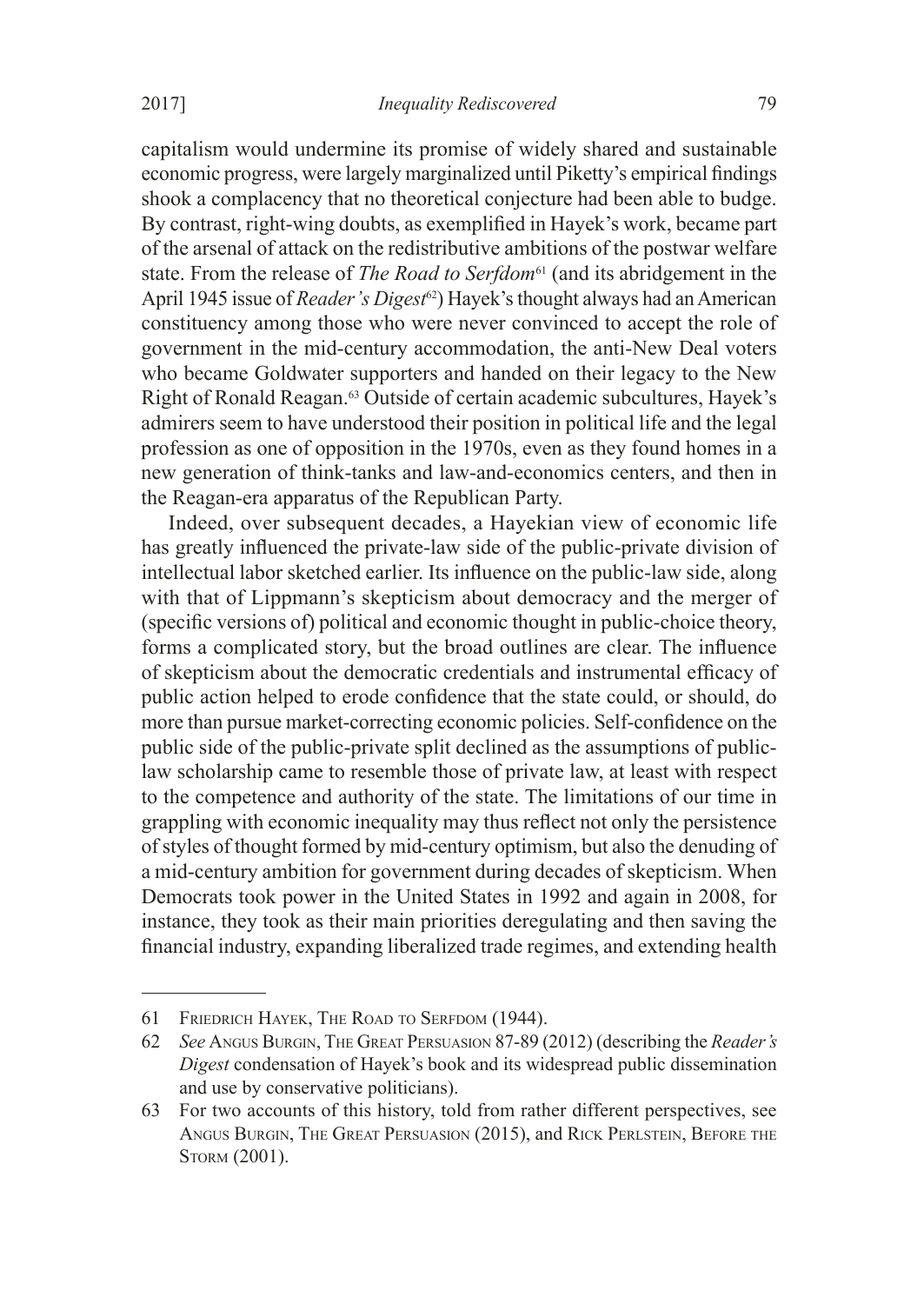insurance through market-modeled public-private institutions. In so doing, they declined a more radical agenda that might have meant pressing for labor power, aggressively redistributive public investments, or a mid-century model of direct public provision.<sup>64</sup>

# **Conclusion**

The recent "rediscovery" of economic inequality presents questions that legal practice and scholarship are under-prepared to address, in part because of the long shadow cast over both by earlier decades when many supposed that inequality had mainly ceased to matter, or was on its way out. This period of optimism contributed to a professional culture, legal liberalism, with an emphasis on procedural protections and formal rights that, in turn, shared an organizing premise with fields ranging from political philosophy to Keynesian economics: the remaining problems of distribution involved consolidating gains in wealth already achieved and ensuring that previously excluded groups enjoyed formal equality of opportunity. Inequality was ceasing to matter, and poverty, its final, residual form, would lose its war with the humanitarian state.

A qualification is worth stressing: of course this characterization sweeps too broadly to avoid counter-examples. Not everyone shared in the optimism that economic development in a democratic order would make inequality obsolete. Recall the significant share of leaders of the 1964 March on Washington who considered themselves democratic socialists.65 Moreover, it is important not to mistake what we are calling optimism for naivete. From Legal Services lawyers to John Rawls, the figures who have served in this Article as exemplars of a certain kind of optimism understood their work as emancipatory, whether in the openness and fairness of the legal system (including as it shaped social provision, the workplace, and the family) or in the understanding of what justice required. What marked them as creatures of their time was not a lack of transformational vision, but the belief that, however radical the policy means of this vision might be, in spirit it consummated the organizing principles of their institutions and their era.

That picture did not depend on a crude idea that Kuznets's tax-return studies adequately described the mechanisms of democratic capitalism: Galbraith,

<sup>64</sup> For a more extensive treatment of these themes, see Grewal & Purdy, *supra* note 14.

<sup>65</sup> *See, e.g.*, Bayard Rustin, *From Protest to Politics: The Future of the Civil Rights Movement*, Commentary, Feb. 1965, http://digital.library.pitt.edu/u/ ulsmanuscripts/pdf/31735066227830.pdf (arguing for economic reconstruction as the necessary future of the civil rights struggle).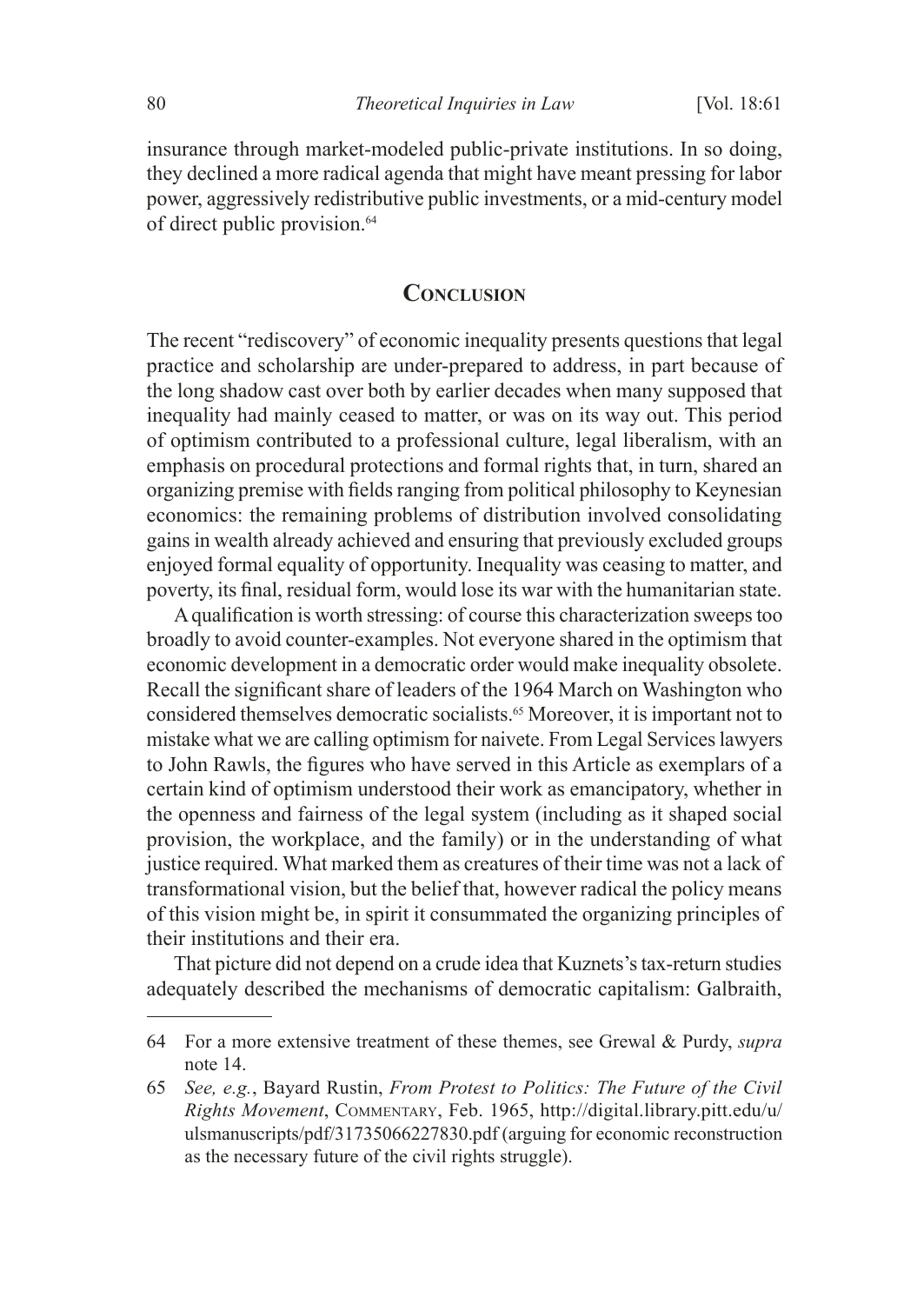after all, was the theorist of "countervailing power," the classic American formulation of social-democratic corporatism, in which unions, companies, elected officials, and public administrators steered the economic ship in semi-agonistic collaboration. What distinguished all of these figures was their working supposition, more or less articulate, that widely shared growth and mid-century institutions would remain the frame in which emancipatory reforms would take life and grow.

We have also sketched a "skeptical" intellectual history, a set of doubts about the mid-century accommodation, by way of Hirsch and Hayek. Although both figures are symptomatic of discontent with the mid-century accommodation, their positions represent alternative accounts of why that accommodation has passed. Hirsch's claim was that contradictions inherent in economic growth within a market order both limited progress in the satisfaction of human desires and eroded political governance of the economy. Hayek claimed, in contrast, that the ambition to govern economic life politically — the shared presupposition of Galbraith and Rawls — was incompatible with a liberal market order. Both regarded the accommodation named in the term "democratic capitalism" as less sustainable than its earlier theorists imagined, but they saw the difficulty as emerging from, so to speak, opposite sides of the dyad.

One of the major questions in today's political economy is why the forecasts of Keynes and Galbraith did not come true. Was it because Hayek's recuperation of market theory, combined with a long-running theoretical demotion of democracy, was intellectually right, and sensible policymakers saved the world from incipient statism? Or was it because, as Wolfgang Streeck has argued in terms that echo and extend Hirsch's, capital revolted against the broadly social-democratic mid-century accommodation that thinkers like Galbraith assumed and sought to perfect?<sup>66</sup> Put differently, is the surging inequality of recent decades a feature of the best of possible worlds, or of a world where a relatively egalitarian regime was recently dethroned and political institutions have been put to work creating the very market arrangements that produce and sustain inequality? Obviously, the stakes of this question are not small. They concern whether the inequality-generating logic of economic life limits and conditions the possible forms of democracy or, on the contrary, the real possibility of democratic decisions about the shape of the economy has been suppressed by a counter-democratic revolt of capital — albeit one that might have been expected given the dynamics of democratic capitalism.

The worst thought, from the point of view of those who prize relatively egalitarian arrangements, is that both branches of skepticism might be right

<sup>66</sup> Wolfgang Streeck, Buying Time: The Delayed Crisis of Democratic Capitalism (2014).